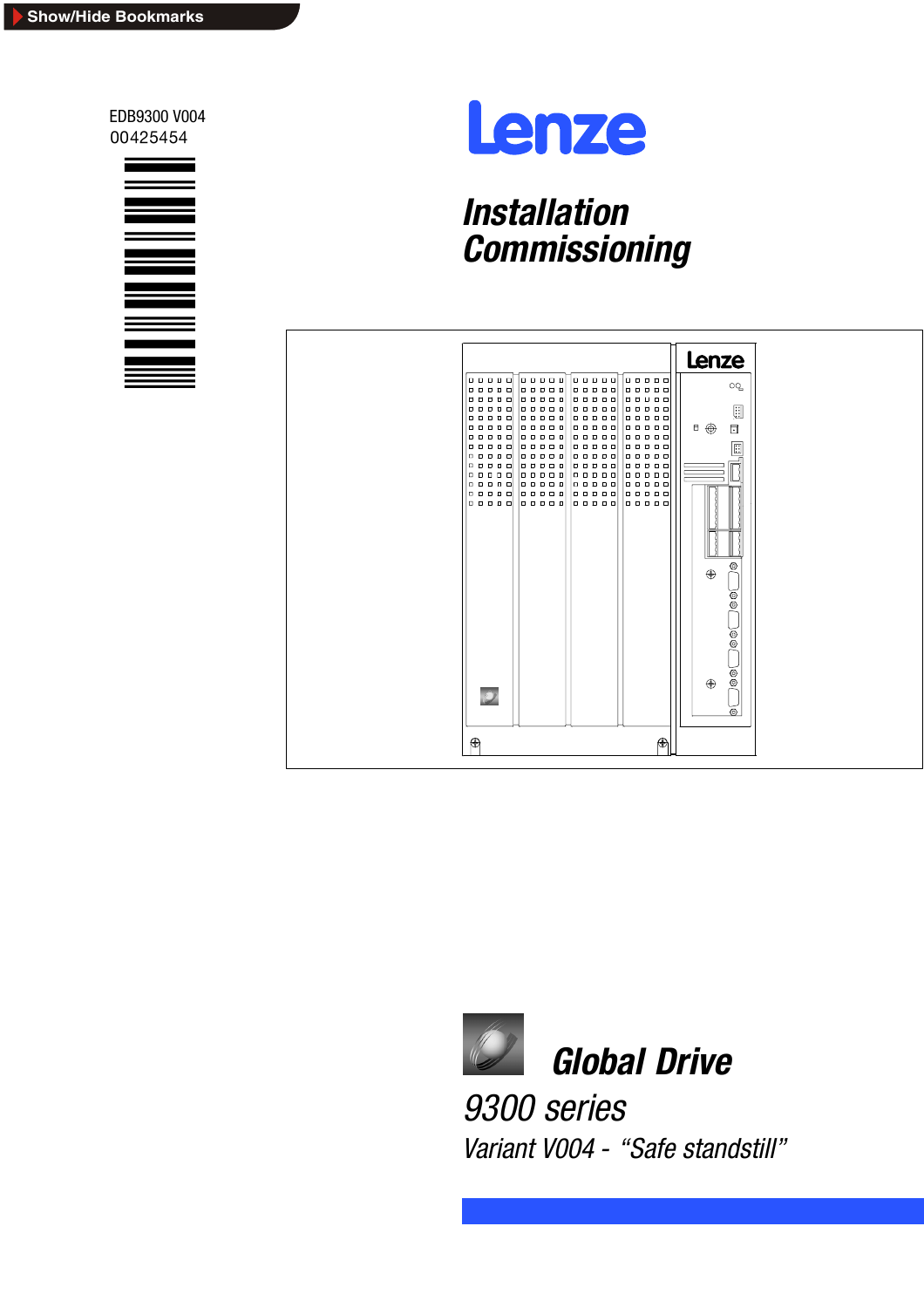These Instructions are only valid for 93XX controllers with the following nameplates:



E 1999 - 2000 Lenze GmbH & Co KG

No part of this documentation may be reproduced or made accessible to third parties without written consent by Lenze GmbH & Co KG.

All indications given in these Operating instructions have been selected carefully and comply with the hardware and software described. Nevertheless, deviations cannot be ruled out. We do not take any responsibility or liability for damages which might possibly occur. We will include necessary corrections in subsequent editions.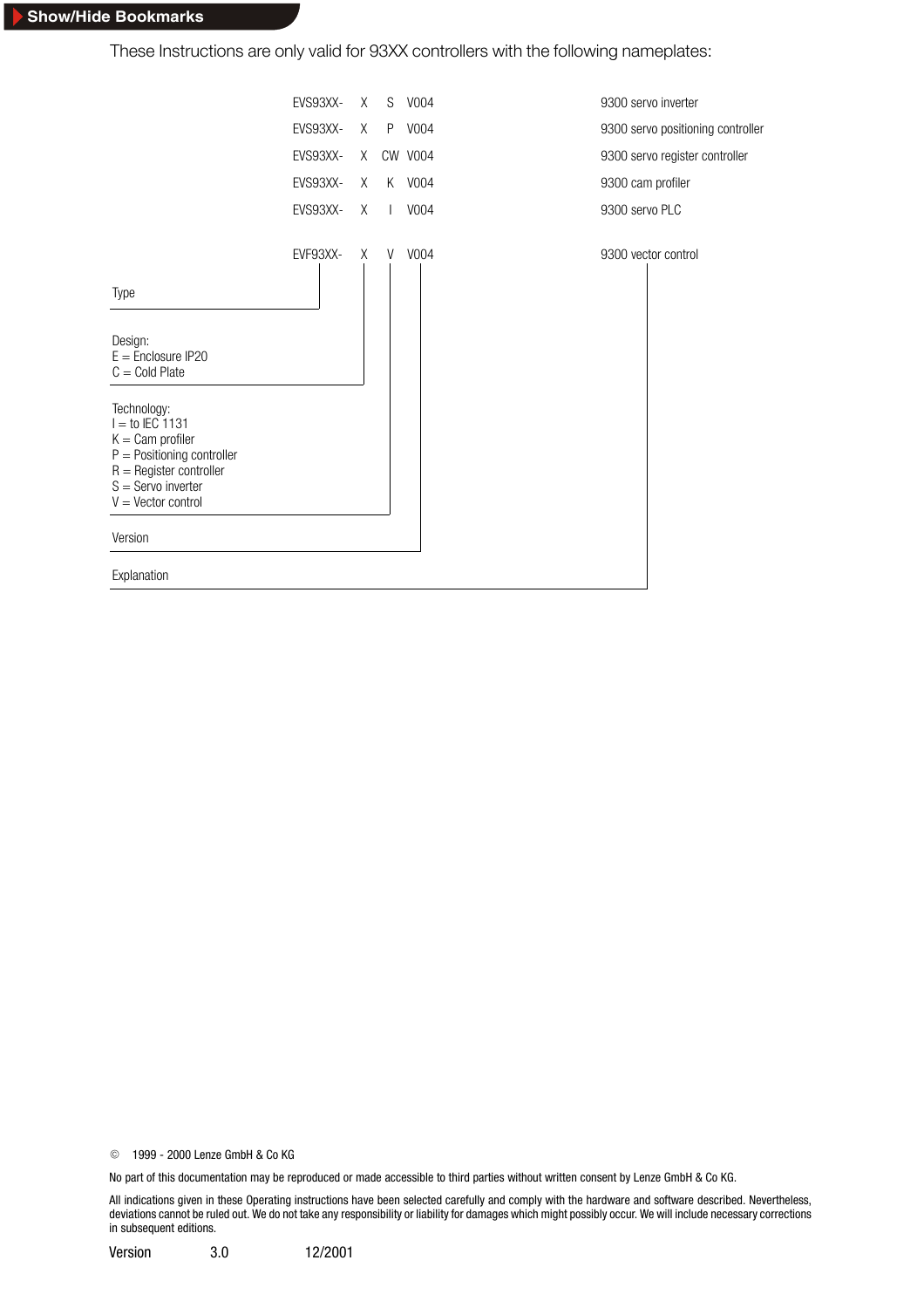# *Contents*



|     |                                                                          | 1               |
|-----|--------------------------------------------------------------------------|-----------------|
| 1.1 |                                                                          | 1               |
| 1.2 |                                                                          | $\mathbf{1}$    |
| 1.3 |                                                                          | $\overline{2}$  |
| 1.4 |                                                                          | 3               |
|     |                                                                          |                 |
| 1.5 |                                                                          | 3               |
|     |                                                                          | 4               |
| 2.1 |                                                                          | 4               |
|     |                                                                          | 5               |
| 3.1 |                                                                          | 5               |
|     | 3.1.1                                                                    | 5               |
|     | 3.1.2                                                                    | 6               |
|     | 3.1.3                                                                    | $6\phantom{1}6$ |
|     | 3.1.4                                                                    | $\overline{7}$  |
|     | 3.1.5                                                                    | $\overline{7}$  |
| 3.2 | Circuit for "Safe standstill with safety relay and standard PLC control" | 8               |
|     | 3.2.1                                                                    | 9               |
|     | 3.2.2                                                                    | 10              |
|     | 3.2.3                                                                    | 10              |
|     | 3.2.4                                                                    | 11              |
|     | 3.2.5                                                                    | 11              |
| 3.3 |                                                                          | 12              |
|     | 3.3.1                                                                    | 12              |
|     | 3.3.2                                                                    | 13              |
|     | 3.3.3                                                                    | 13              |
|     | 3.3.4<br>3.3.5                                                           | 14<br>14        |
|     |                                                                          |                 |
|     |                                                                          | 15              |
| 4.1 |                                                                          | 15              |
|     | 4.1.1                                                                    | 15              |
|     | 4.1.2                                                                    | 15              |
| 4.2 |                                                                          | 16              |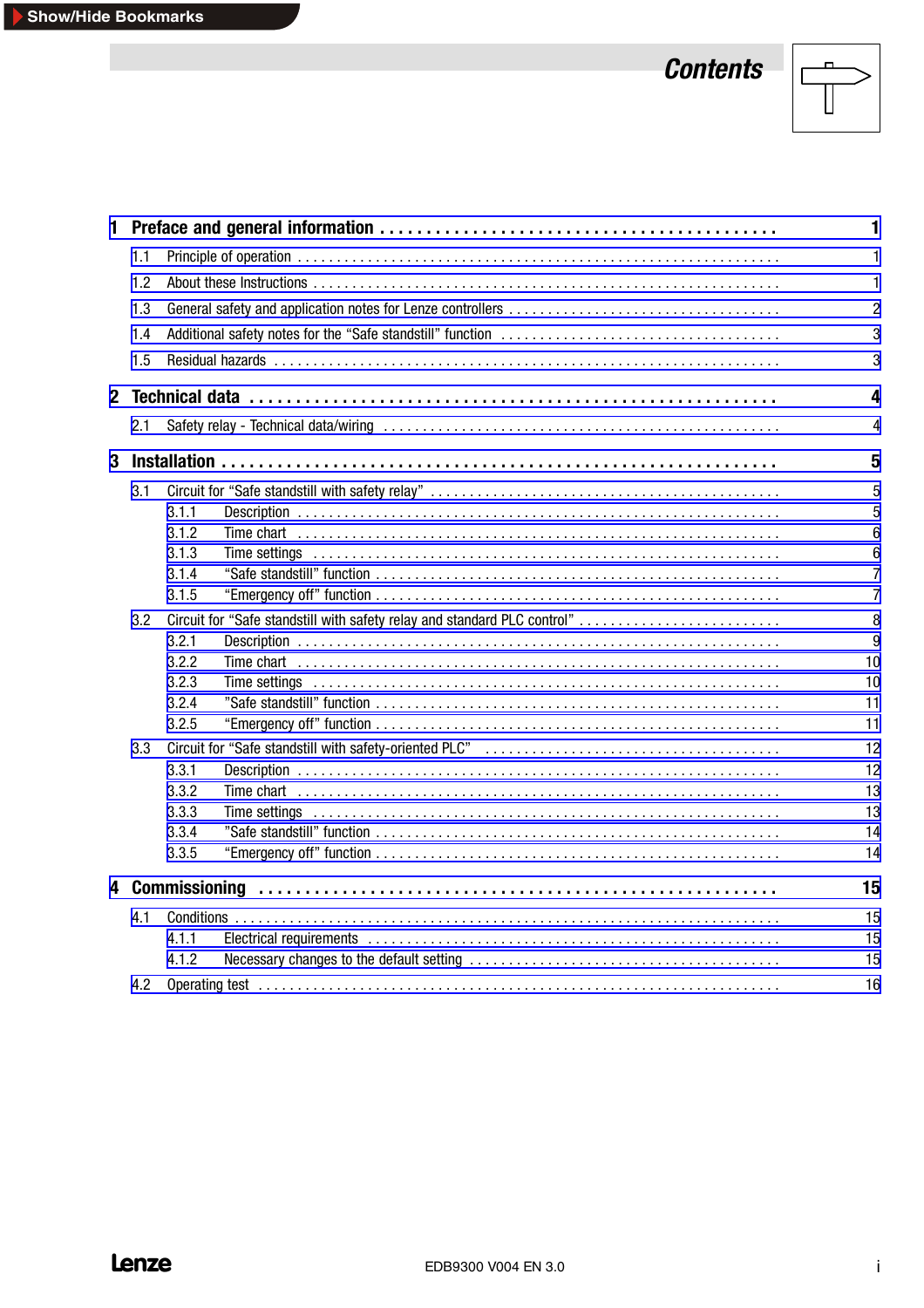

*Contents*

|       |          |                               |                                                                                       | 17                   |
|-------|----------|-------------------------------|---------------------------------------------------------------------------------------|----------------------|
| 5.1   |          |                               |                                                                                       | 17                   |
|       | 5.1.1    |                               | "Motor on" and "Motor off" flow charts (basic sequence)                               | 17                   |
|       | 5.1.2    |                               |                                                                                       | 18                   |
|       | 5.1.3    |                               |                                                                                       | 19                   |
|       | 5.1.4    |                               |                                                                                       | 22                   |
| 5.2   | Glossary |                               |                                                                                       | 22                   |
|       | 5.2.1    |                               |                                                                                       | 22                   |
|       | 5.2.2    |                               |                                                                                       | 23                   |
| 5.3   |          |                               |                                                                                       |                      |
| 5.3.1 |          |                               | 23                                                                                    |                      |
|       | 5.3.2    | 5.3.2.1<br>5.3.2.2            |                                                                                       | 24<br>24<br>24       |
|       | 5.3.3    | 5.3.3.1<br>5.3.3.2<br>5.3.3.3 | Control categories (paragraph 6 and following)                                        | 25<br>25<br>25<br>26 |
| 5.4   |          |                               | Certificate of Adequacy issued by the German trade association "Berufsgenossenschaft" | 27                   |
| 5.5   |          |                               |                                                                                       |                      |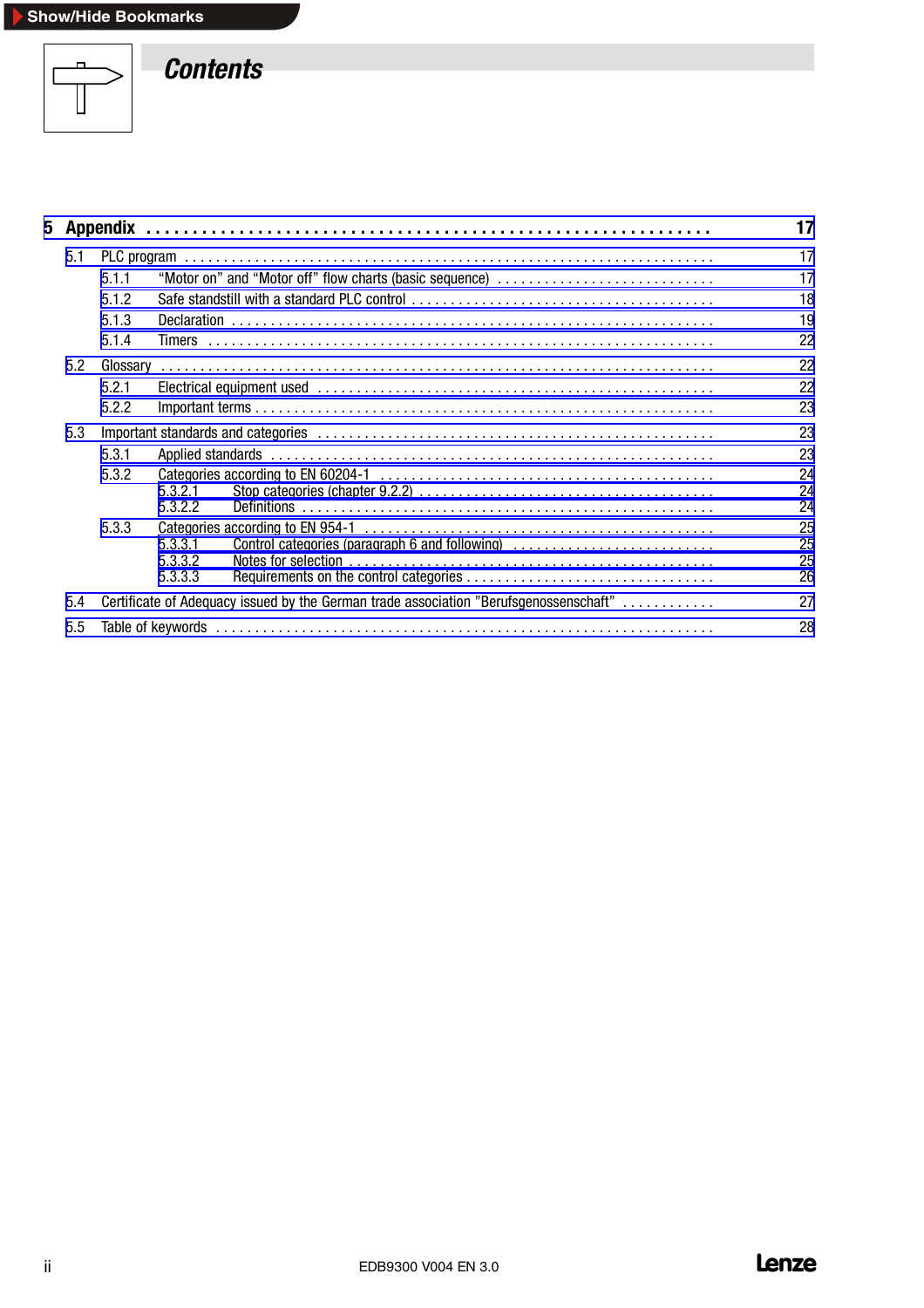# *Preface and general information*



# <span id="page-4-0"></span>**1 Preface and general information**

## **1.1 Principle of operation**

The V004 variant of the 9300 range of controllers supports the "Safe standstill" safety function and protects against unexpected start-up according to the requirements of EN 954-1 "Control category 3" and EN 1037.

The controllers are therefore equipped with an integrated safety relay with feedback contact. The safety relay isolates the supply voltage of the optocouplers for pulse transmission to the IGBTs. An external +24V DC is required.

This solution offers the following advantages:

- no external motor contactor
- reduced wiring expenses
- saves space
- improved EMC: the motor cable screen must not be interrupted

## **1.2 About these Instructions**

- **These Instructions are only valid together with the Operating Instructions for the corresponding controller. All information given in the Operating Instructions still applies and must be observed.**
- **These Instructions only describe the additional measures to be taken to activate the "Safe standstill" function:**
	- **wiring of the safety relay**
	- **correct sequence for switching the controllers on and off.**
- **All information given in these Instructions must be observed without exception.**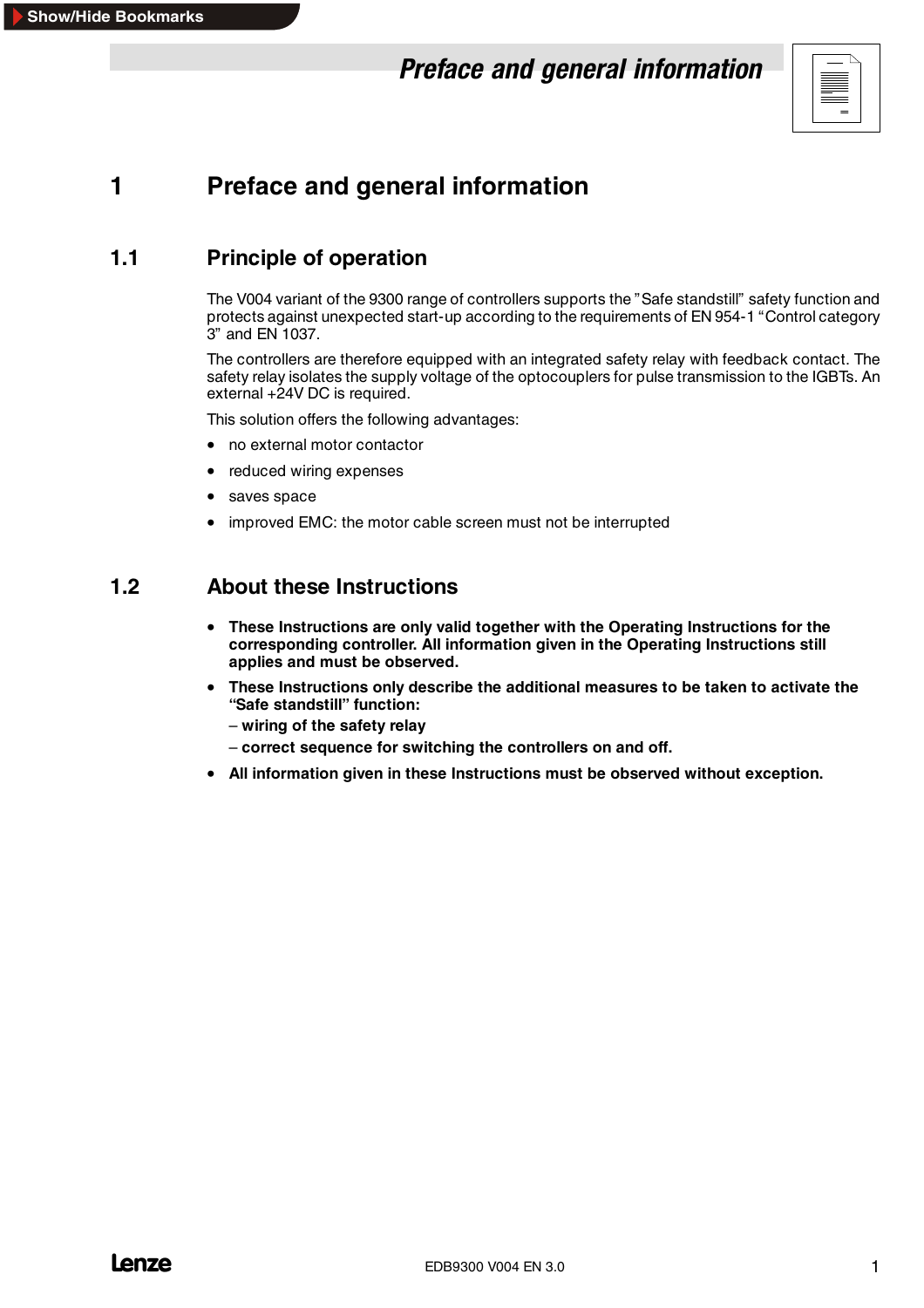<span id="page-5-0"></span>

# *Safety information*

## **1.3 General safety and application notes for Lenze controllers**

(according to Low-Voltage Directive 73/23/EEC)

#### **1. General**

Lenze controllers (frequency inverters, servo inverter, DC controllers) can carry a voltage or parts of the controllers can rotate during operation. Surfaces can be hot. If the required cover is removed, the controllers are used inappropriately or installed or operated incorrectly, severe damage to persons or material assets can occur. For more information please see the documentation.

All operations concerning transport, installation, and commissioning as well as maintenance must be carried out by qualified, skilled personnel (IEC 364 and CENELEC HD 384 or DIN VDE 0100 and IEC report 664 or DIN VDE 0110 and national regulations for the prevention of accidents must be observed).

According to this basic safety information qualified, skilled personnel are persons who are familiar with the assembly, installation, commissioning, and operation of the product and who have the qualifications necessary for their occupation.

#### **2. Intended use**

Drive controllers are components which are designed for the installation into electrical systems or machinery. They are not to be used as domestic appliances, but only for industrial purposes according to EN 61000-3-2. The documentation contains information about the compliance of the limit values to EN 61000-3-2.

When installing controllers into machines, commissioning of the drive controllers (i.e. the starting of operation as directed) is prohibited until it is proven that the machine corresponds to the regulations of the EC Directive 98/37/EG (Machinery Directive); EN 60204 (VDE 0113) must be observed.

Commissioning (i.e. starting of operation as directed) is only allowed when there is compliance with the EMC Directive (89/336/EEC).

The drive controllers meet the requirements of the Low-Voltage Directive 73/23/EEC. The harmonised standards EN 50178/DIN VDE 0160 apply to the controllers.

The technical data as well as the connection conditions can be obtained from the nameplate and the documentation. The instructions given must be strictly observed. Warning: Controllers are products with restricted availability according to EN 61800-3. These products can cause interferences in residential premises. If controllers are used in residential premises, corresponding measures are required.

#### **3. Transport, storage**

The notes on transport, storage and appropriate handling must be observed.

Climatic conditions according to EN 50178 apply.

#### **4. Installation**

The controllers must be installed and cooled according to the regulations given in the corresponding Instructions.

Ensure careful handling and avoid mechanical overload. Do not bend any components and do not change the insulation distances during transport and storage. Electronic components and contacts must not be touched.

Controllers contain electrostatically sensitive components which can easily be damaged by inappropriate handling. Do not damage or destroy any electrical components since this could mean hazards for your health!

#### **5. Electrical connection**

When working on live controllers, the valid national regulations for the prevention of accidents (e. g. VBG 4) must be observed.

The electrical installation must be carried out in compliance with the corresponding regulations (e.g. cable cross-sections, fuses, PE connection). Additional notes and information can be obtained from the corresponding Instructions.

The Instructions contain notes concerning wiring according to EMC regulations (shielding, earthing, filters and cable routing). These notes must also be observed when using CE-marked controllers. The compliance with limit values required by the EMC legislation is the responsibility of the manufacturer of the machine or system.

#### **6. Operation**

If necessary, systems including controllers must be equipped with additional monitoring and protection devices according to the applying safety regulations (e.g. regulation for technical equipment, regulation for the prevention of accidents). The controller can be adapted to your application. Please observe the corresponding information given in the Instructions.

After a controller has been disconnected from the voltage supply, all live components and power connections must not be touched immediately because capacitors can still be charged. Please observe the corresponding stickers on the controller.

#### All protection covers and doors must be shut during operation.

**Note for UL-approved systems with integrated controllers:** UL warnings are notes which only apply to UL systems. The Instructions give UL-related information. **7. Safe standstill**

The variant V004 of 9300 and 9300 vector, and the variant Bx4x of 8200 vector controllers support the function "Safe standstill", protection against unexpected start, according to the requirements of Annex I No. 1.2.7 of the EC Directive "Machinery" 98/37/EG, DIN EN 954-1 category 3 and DIN EN 1037. Please observe the notes on the function "Safe standstill" given in the corresponding Instructions.

#### **8. Maintenance and service**

Please observe the Instructions given by the manufacturer,

**and the product-specific safety and application notes in these Instructions.**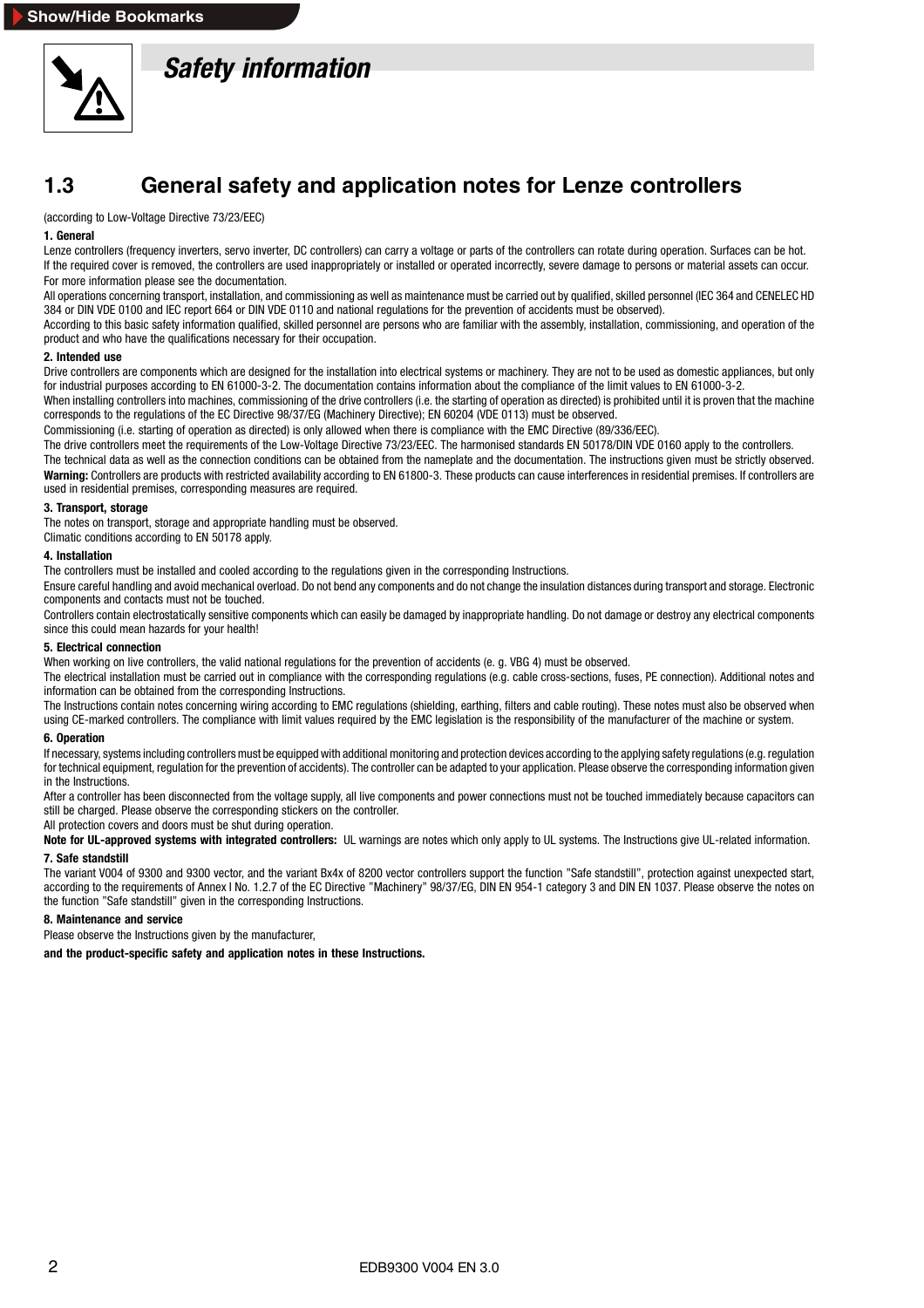# *Safety information*



## <span id="page-6-0"></span>**1.4 Additional safety notes for the "Safe standstill" function**

- Only qualified personnel are permitted to install and set up the "Safe standstill" function.
- All safety-relevant external cables (e.g. control cable for the safety relay, feedback contact) must be protected, for instance by a cable duct. Short circuits between signal and ground and between signal cables must be avoided.
- In the event of external forces acting on the axis, additional brakes are required. Please take into account the gravitational force on hanging loads!



## **Warning!**

When using the "Safe standstill" function additional measures are required for "Emergency off": Motor and controller are not isolated and not equipped with a 'service switch' or 'repair switch'!

An "Emergency off" requires potential isolation, e.g. by a central mains contactor.

#### **During operation**

Safety circuits must be checked after first commissioning and subsequently at regular intervals.

## **1.5 Residual hazards**

In the event of a short circuit of two power transistors, a residual movement of up to 180 °/pole pair number can occur at the motor! (Example: 4-pole motor residual movement max. 180  $\degree$ /2 = 90  $\degree$ )

This residual movement must be taken into account for the risk analysis, e.g. safe standstill for main spindle drives.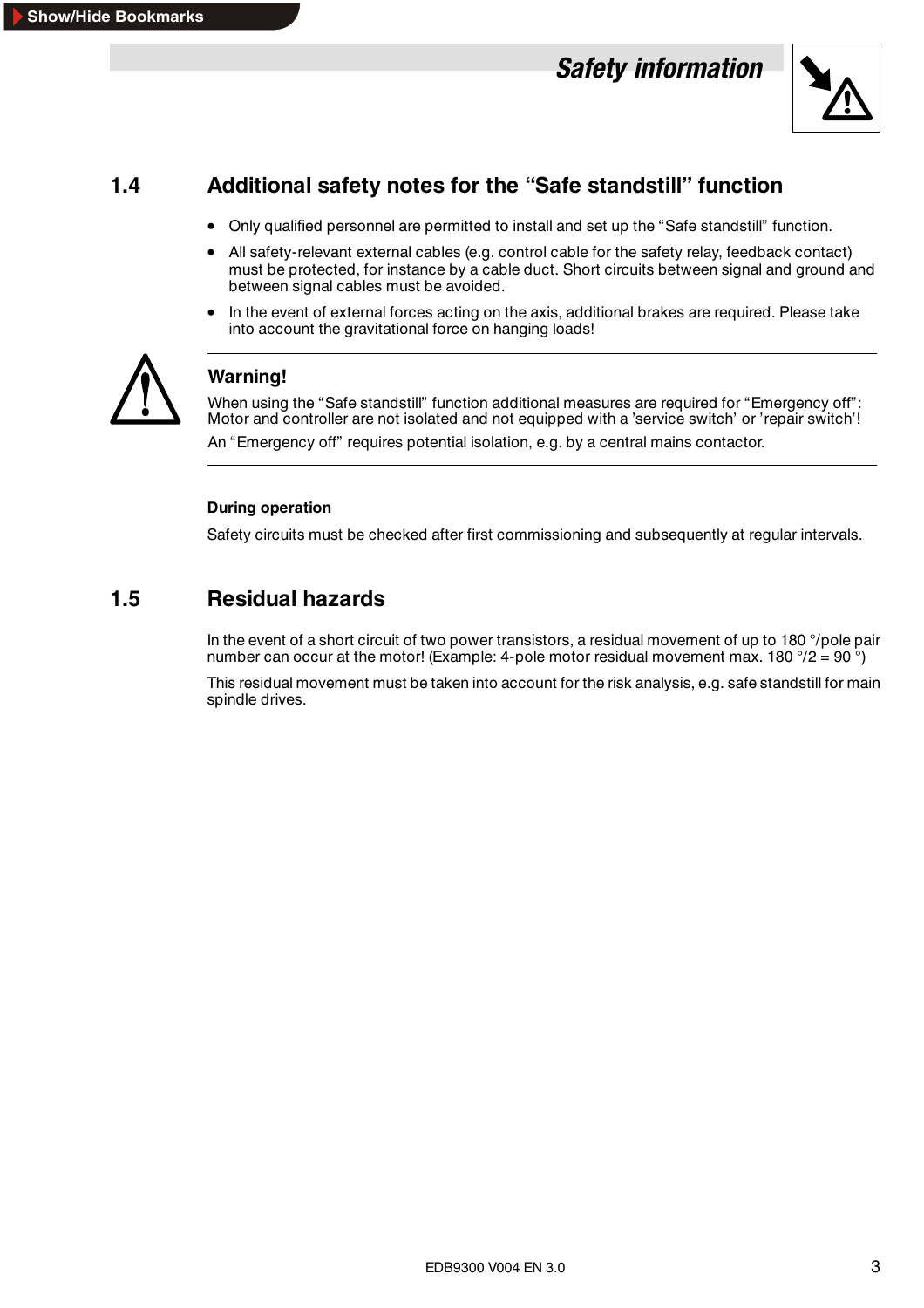<span id="page-7-0"></span>

*Technical data*

# **2 Technical data**

## **2.1 Safety relay - Technical data/wiring**

The safety relay is connected to the front of the controller by means of the 4-pole plug X11. The safety relay is equipped with a freewheeling diode and a reverse voltage protection diode.

| Terminal assignment for plug X11                                                                                                                                                                                                     | Data for the safety relay                                                                       |                                                                        |  |  |
|--------------------------------------------------------------------------------------------------------------------------------------------------------------------------------------------------------------------------------------|-------------------------------------------------------------------------------------------------|------------------------------------------------------------------------|--|--|
|                                                                                                                                                                                                                                      | Coil voltage at $+20$ °C                                                                        | +24 V DC (+19.5  36.0 V)                                               |  |  |
| रू<br>34                                                                                                                                                                                                                             | Coil resistance at $+20$ °C                                                                     | 823 $\Omega$ ±10%                                                      |  |  |
|                                                                                                                                                                                                                                      | Switching voltage                                                                               | max, 250 V AC or 200 V DC                                              |  |  |
| 33<br>33<br>N<br>K32<br>С<br>ହ<br>᠇<br>K31                                                                                                                                                                                           | Continuous current at max.<br>permissible ambient temperature<br>(ohmic load)                   | max. 1.5 A (250 V AC)<br>max. 1.5 A (60 V DC)<br>max. 0.5 A (200 V DC) |  |  |
| က                                                                                                                                                                                                                                    | Control voltage - contact $\rightarrow$ coil<br>Control voltage - contact $\rightarrow$ contact | AC 1500 $V_{rms}$ for 1 min<br>AC 1500 $V_{rms}$ for 1 min             |  |  |
| Wiring of plug X11                                                                                                                                                                                                                   | Electrical life time at rated load                                                              | $\sim$ 10 <sup>5</sup> operating cycles                                |  |  |
| $+5V$<br><b>X11</b><br><b>DC +24V</b><br>$K_{SR}$<br>34<br>33<br>⇔<br><b>K32</b><br>K31<br><b>IGB1</b><br>Max. permissible cable cross-section = $1.5$ mm <sup>2</sup><br>٠<br>Screw tightening torque = $0.50.6$ Nm $(4.45.3)$ lbin | Mechanical life time                                                                            | $\sim 10^7$ operating cycles                                           |  |  |



## **Warning!**

The electrical reference point for the the safety relay coil must be connected to the PE conductor system (DIN EN 60204-1 paragraph 9.4.3)!

This is the only way to protect the unit from earth faults.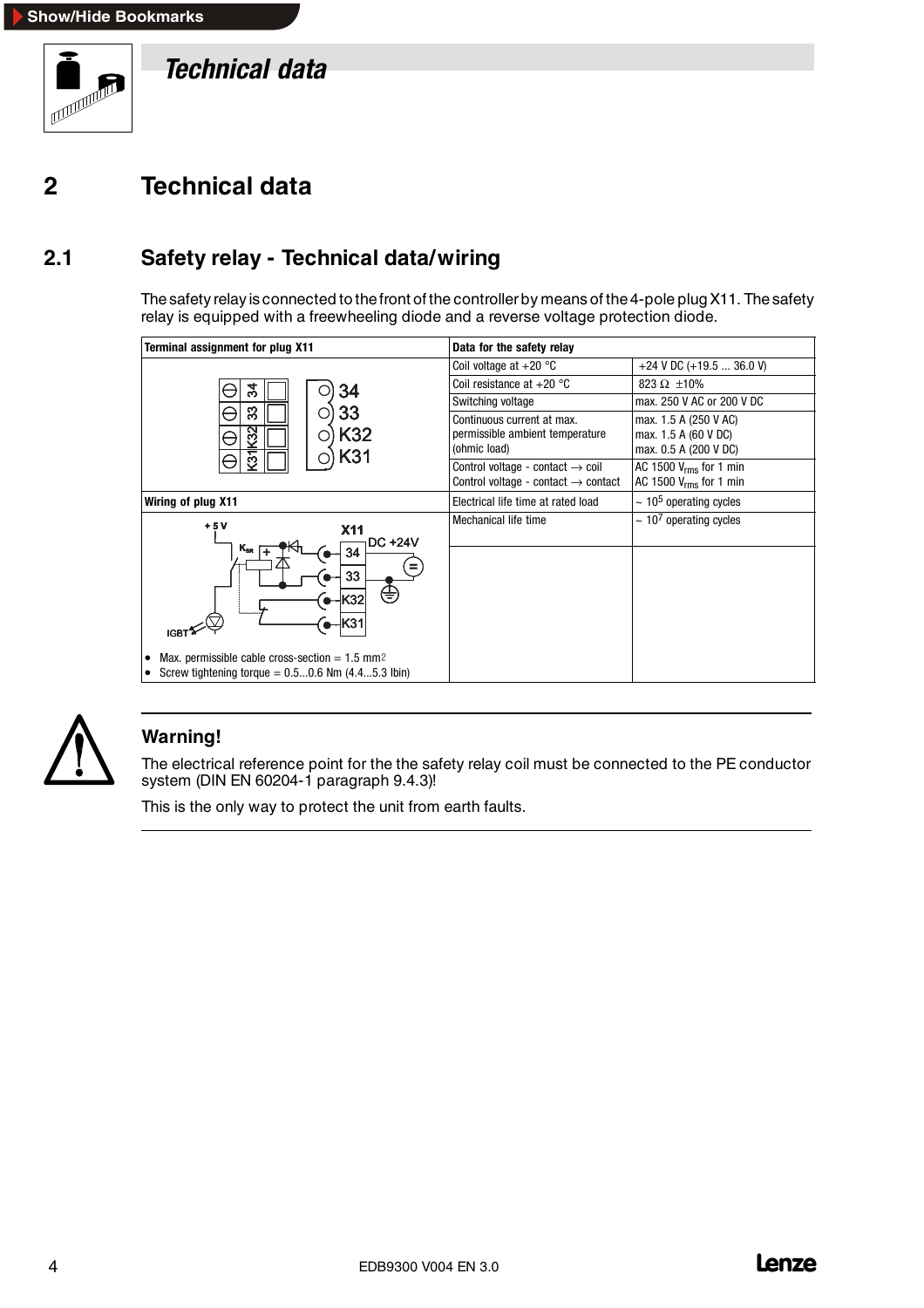

## <span id="page-8-0"></span>**3.1 Circuit for "Safe standstill with safety relay"**

The example shows minimum wiring of the components. This ensures the troublefree operation of the "Safe standstill" function of 93XX-V004 controllers.



Fig. 1 Minimum wiring for 93XX-V004 controllers with safety relay to EN 954-1 control category 3 and EN 1037, stop category 1 to EN 60204-1

#### **3.1.1 Description**

For a circuit with a safety relay for emergency off and door lock follow EN 954-1 control category 3 and EN 1037. The circuit in Fig. 1 shows a stop function of stop category 1 to EN 60204-1:

- The circuits for emergency off and door locking are two-channel circuits protected against short circuits between signal cables. The integrated switching devices are equipped with positively driven contacts.
- The 24 V DC supply for the start/stop button (S1 "OFF", S2 "ON") flows through the contacts of A1 (emergency off) and A2 (safety door).
- A1 and A2 and the relay K3 have an additive effect on the input "Quick-Stop" (QSP) of the controller (A3) via terminal E1 (CW rotation) and terminal E2 (CCW rotation).
- The appropriate control devices must be integrated to ensure a reversal of the direction of rotation.
- If the safety door is opened during operation, there will be an off-delay on the mains contactor and also the power supply to the controller. This will not occur if the feedback contact K31 - K32 of the safety relay ( $K_{\text{SR}}$ ) indicates activation of the external pulse inhibit via X11 (2nd switch-off circuit).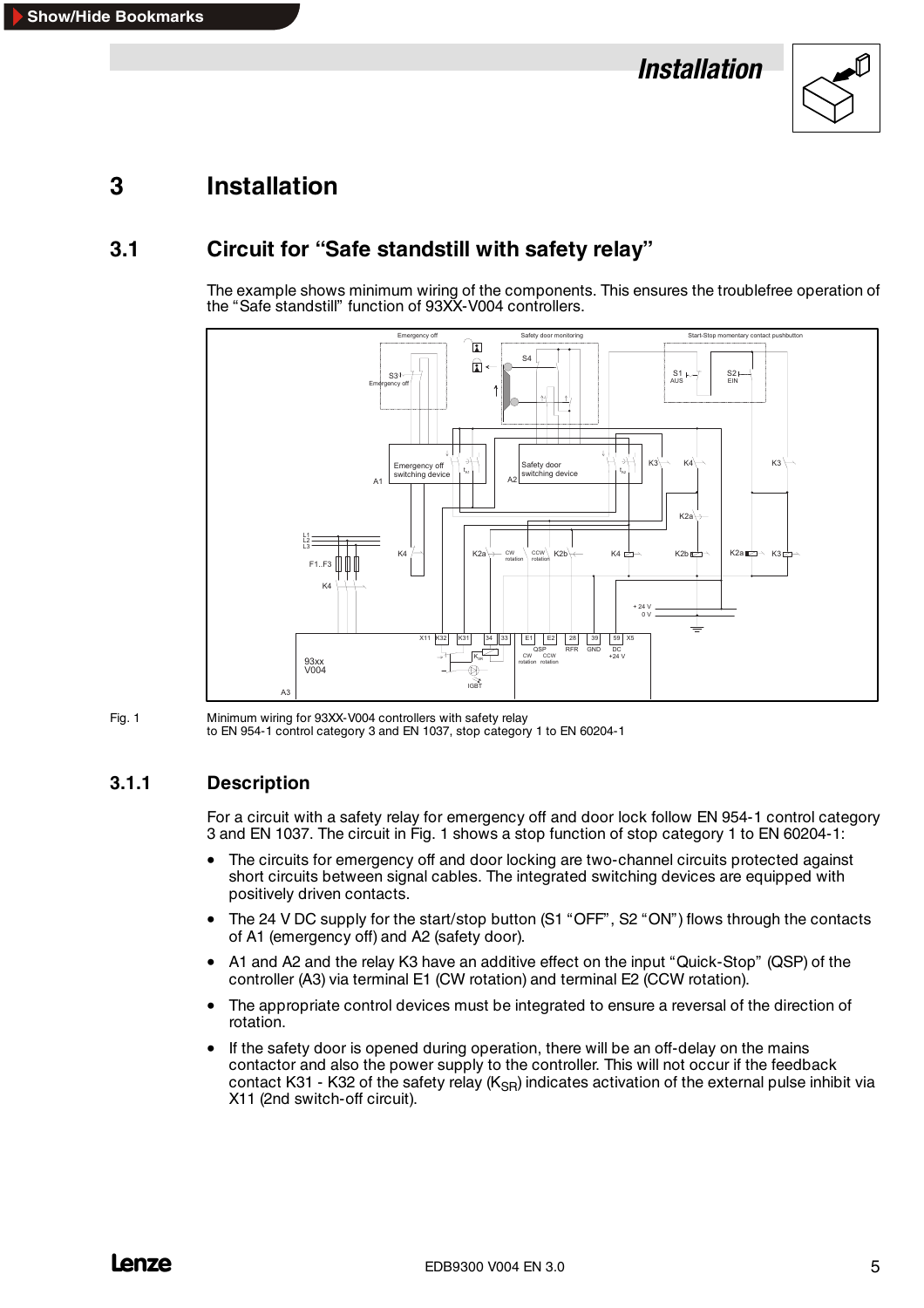<span id="page-9-0"></span>





Fig. 2 Time characteristic for switching on and off "safe standstill with safety relay"

#### **3.1.3 Time settings**

#### $\bullet$  t1 to t2  $\geq$  50 msec

Set the time relay K2b so that the controller is enabled at least 50 ms after  $K_{\text{SR}}$  has been switched.

- $\bullet$  t3 to t4  $t<sub>OSP</sub>$  = Time for controller-internal QSP ramp The time interval set must ensure that the controller can always be braked to a controlled standstill when running at max. speed (t3 to t4).
- t3 to t5 =  $t_{\text{OSP}}$  + min. 100 ms (quide value) Set the time relay K2a so that  $t_{\text{OSP}}$  + min. 100 ms safety time will always be achieved. This ensures a controlled standstill according to stop category 1 of EN 60204-1. The controller will only be enabled again (t5) once the motor has been braked to a controlled standstill (t4).
- t3 to t6 = Internal time of A1, A2  $(t_{A1}, t_{A2})$  $\mathsf{t}_{\mathsf{A}1}$  and  $\mathsf{t}_{\mathsf{A}2}$  must be selected to ensure that the controller brakes the motor to standstill along the QSP ramp within  $T_{\text{OSP}}$  before the power supply is disconnected via the mains contactor (K4) (t6). This will be required if
	- the emergency off button (S3) is pressed during operation.
	- the safety door is opened and the feedback contact of  $K_{\rm SR}$  in the controller is not closed because of an error in the drive (t6) (2nd switch-off circuit).

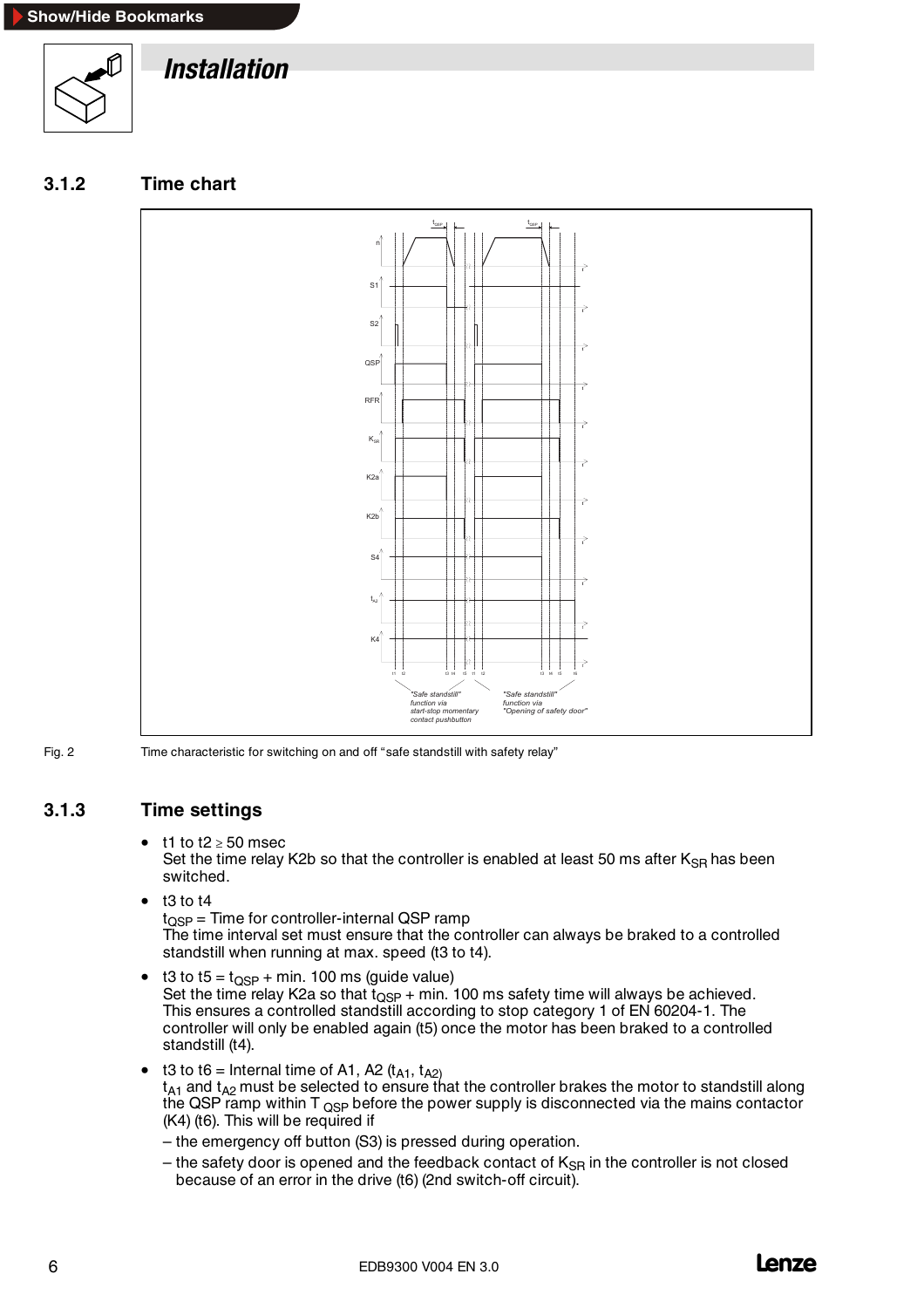

## <span id="page-10-0"></span>**3.1.4 "Safe standstill" function**

The "Safe standstill" function is activated by pressing the key "S1" (OFF):

- Opening the NO contact of K3 (t3) via terminal E1 or E2 at X5 immediately triggers a quick stop (QSP) at the controller.
- The motor is decelerated to standstill (t4) by the controller with t<sub>OSP</sub> along the QSP ramp.
	- the external pulse inhibit is activated with delay (t5) in the controller (terminal 34, X11) after the time set in time relay K2a.
	- opening the NO contact of K2b enables the controller again (t5).

The external pulse inhibit of the controller (safety relay  $K_{\text{SR}}$ ) ensures that the motor cannot start unexpectedly if the safety doors are opened.

#### **3.1.5 "Emergency off" function**

If "S3" (EMERGENCY STOP) is pressed, the drive will be braked to a controlled standstill according to stop category 1 of EN 60204-1:

- The Quick Stop input (QSP) is set immediately at the controller by opening the NO contact of K3 (t3) via terminal E1 or E3 at the controller.
- The controller brakes with  $t_{\rm OSP}$  until the motor is brought to a controlled standstill (t4).
- The mains contactor (K4) safely disconnects the controller (A3) from the power supply with a delay  $(t_{A1})$  if
	- the external pulse inhibit (safety relay  $K_{\text{SB}}$ , terminal 34, plug X11) is set with a time delay through the normally open contact of K2a (t5),
	- the controller is enabled again via the NO contact of K2b at terminal 28 at the same time (t5).

The feedback contact of K4 prevents the switching of the enable contacts at the emergency off unit (A1) when the power supply is switched on again if the switching contacts 'stick'.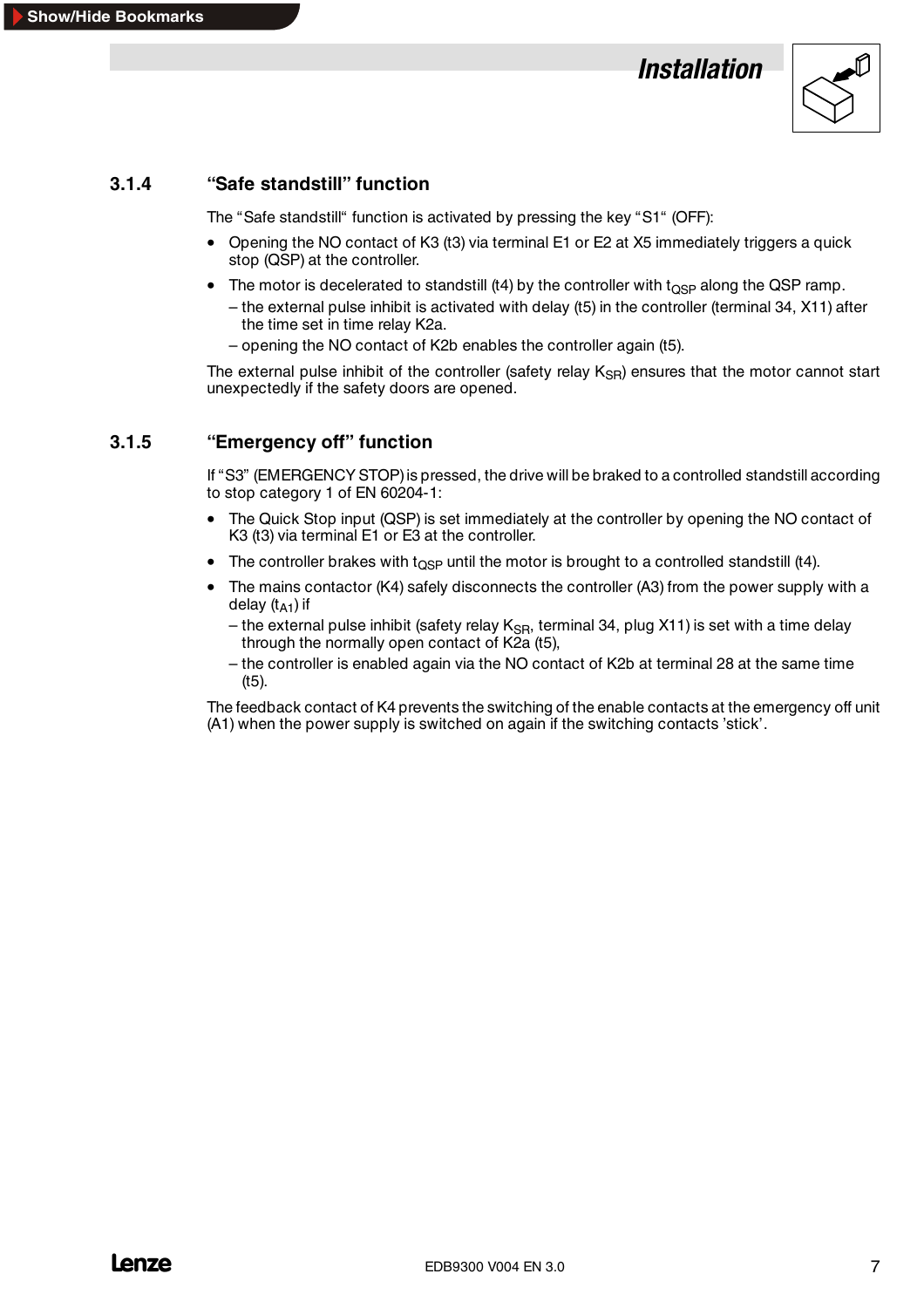<span id="page-11-0"></span>

## **3.2 Circuit for "Safe standstill with safety relay and standard PLC control"**

The example shows minimum wiring of the components. This ensures the troublefree operation of the "Safe standstill" function of 93XX-V004 controllers.



Fig. 3 Minimum wiring for 93XX-V004 controllers with safety relay and standard PLC control to EN 954-1 control category 3 and EN 1037, stop category 1 to EN 60204-1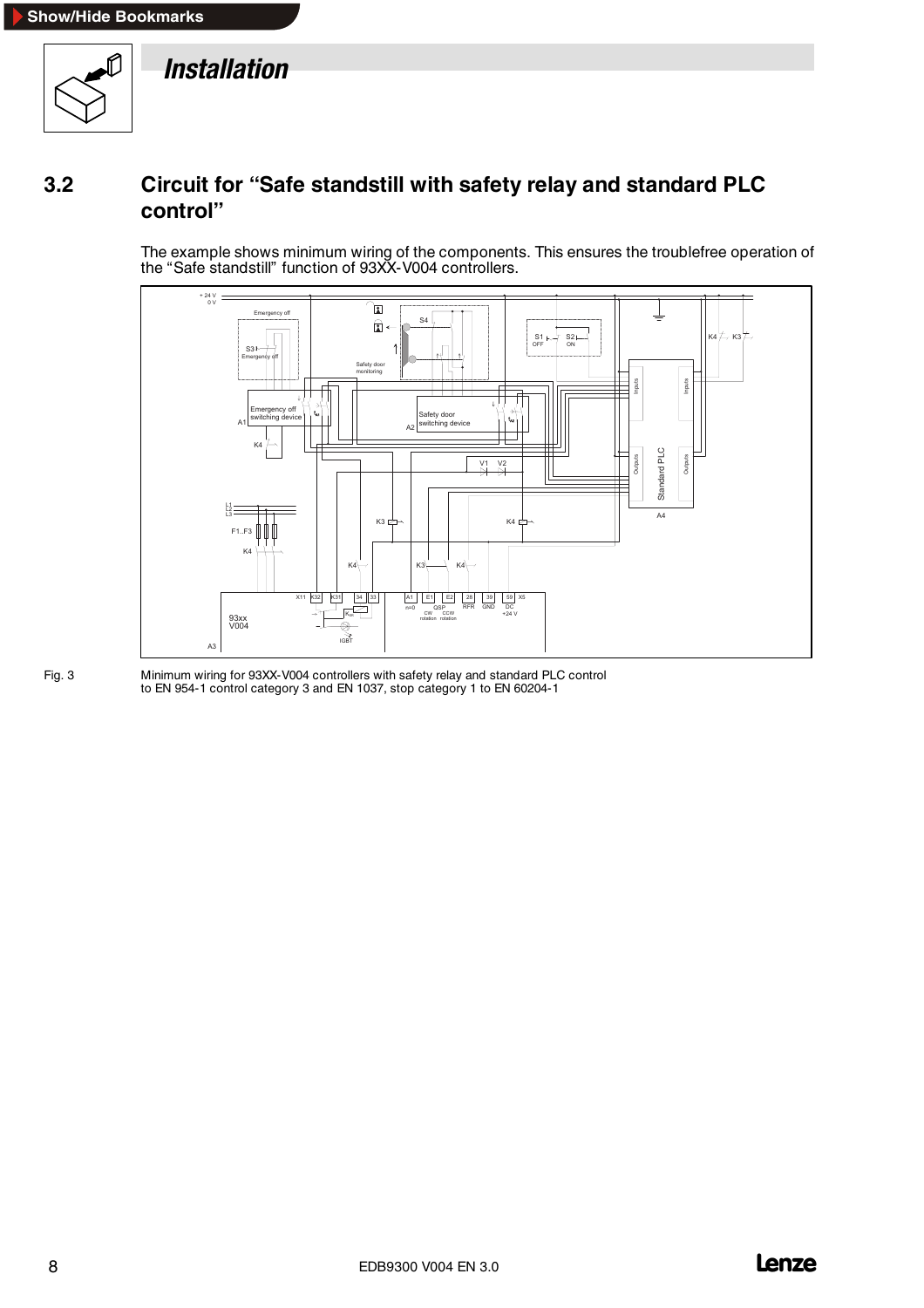

#### <span id="page-12-0"></span>**3.2.1 Description**

For a circuit with standard PLC control and safety relay follow EN 954-1 control category 3 and EN 1037. The circuit in Fig. 3 shows a stop function of stop category 1 to EN 60204-1 (with safety door monitoring):

- The circuits for emergency off and door lock are two-channel circuits protected against short circuits between signal cables. The integrated switching devices are equipped with positively driven contacts.
- A1 and A2 and the relay K3 have an additive effect on the input "Quick-Stop" (QSP) of the controller (A3) via terminal E1 (CW rotation) and terminal E2 (CCW rotation). The wiring enables a reversal of the direction of rotation for the drive.
- The PLC control detects if the mains contactor (K4) or the start/stop relay (K3) is not released:
	- when checking the configuration of the NC contact
	- before restarting the machine.
- If the PLC or the controller fails, the two independent switch-off circuits ensure that the motor braked to a standstill if an emergency stop is triggered, or if the safety doors are opened.



#### **Note for the PLC programmer!**

In the event of faulty operation of the safety relay for the external pulse inhibit, the power supply for the controller must be switched off via the mains contactor (K4) (2nd switch-off circuit).

The circuit for the "Safe standstill" function has its own contacts and is independent of the standard PLC. This means that even if the PLC fails, the "safe standstill" function will still operate.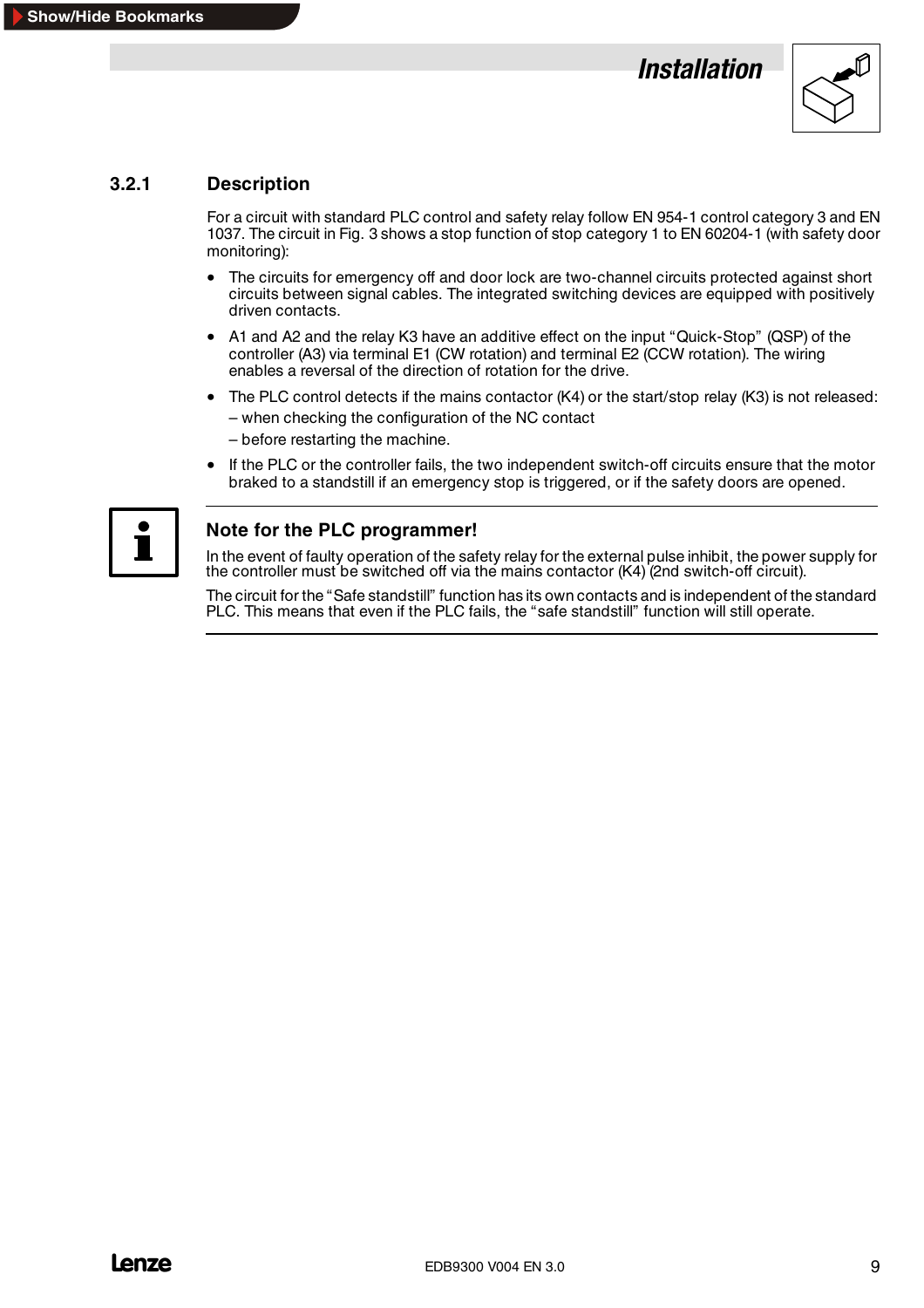<span id="page-13-0"></span>

#### **3.2.2 Time chart**



Fig. 4 Time characteristic for switching on and off "safety relay and standard PLC control"

#### **3.2.3 Time settings**

t1 to t2  $\geq$  50 ms

Set the time delay in the PLC so that the controller will be enabled at least 50 ms after  $K_{\text{SR}}$ .

 $\bullet$  t3 to t4

 $t_{\text{OSP}}$  = Time for controller-internal QSP ramp The time interval set must ensure that the controller can always be braked to a controlled standstill when running at max. speed (t3 to t4).

- t3 to t5 =  $t_{\text{QSP}}$  + min. 100 ms (standard value) Set the time (t3 to t5) so that  $t_{\text{QSP}}$  + min. 100 ms ensures safety. This ensures a controlled standstill according to stop catergory 1 of EN 60204-1. The controller will only be enabled again (terminal 28) (t5) once the motor as been braked to a controlled standstill (t4).
- t3 to t6 = Internal time of A1, A2  $(t_{A1}, t_{A2})$  $t_{A1}$  and  $t_{A2}$  must be selected to ensure that the controller brakes the motor to a controlled standstill along the QSP ramp within  $T_{QSP}$  before the power supply is disconnected via the mains contactor (K4) (t6). This will be required if
	- the emergency off button (S3) is pressed during operation.
	- the safety door is opened and the feedback contact of  $K_{\text{SR}}$  in the controller is not closed because of an error in the drive (t6) (2nd switch-off circuit).

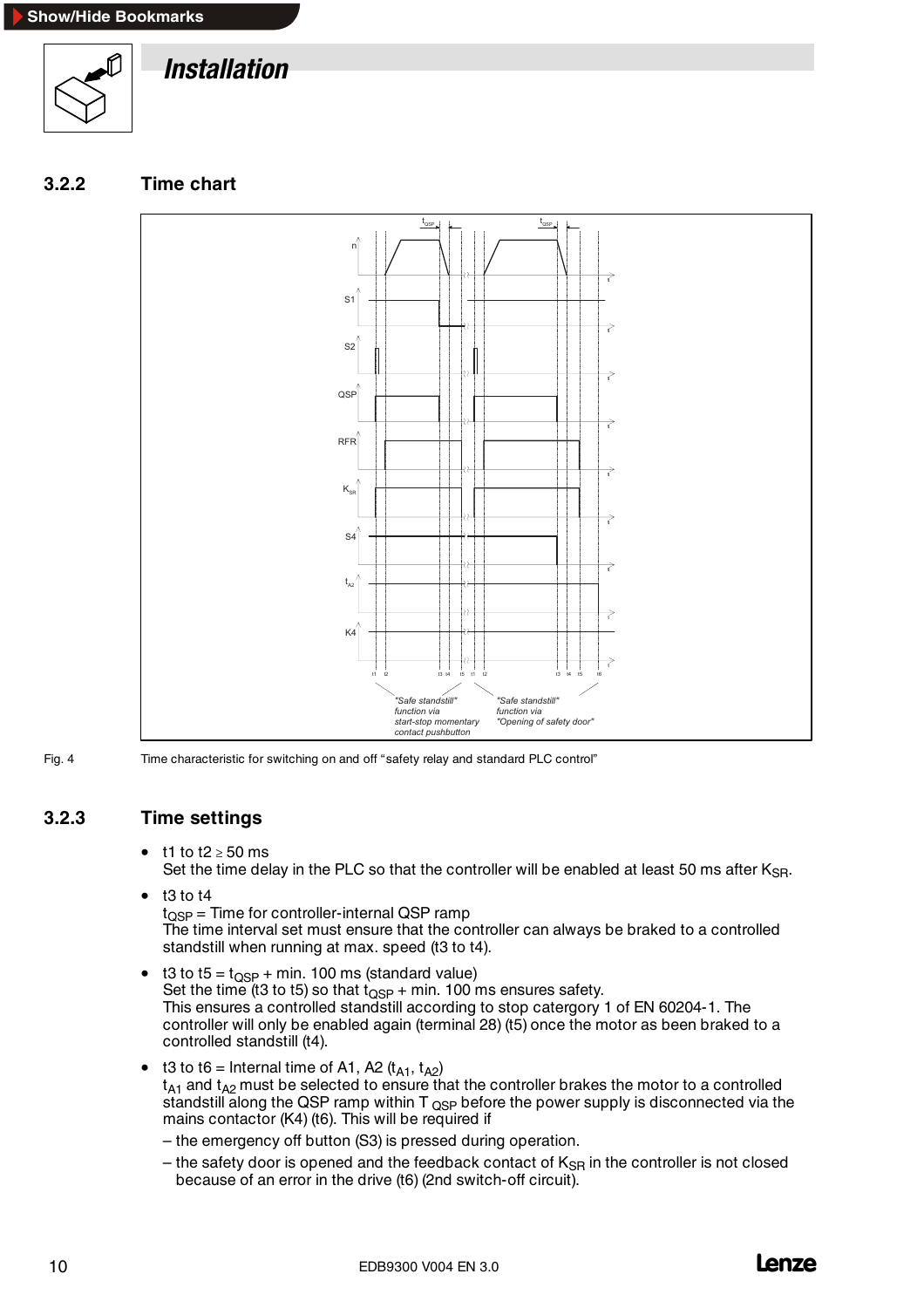

#### <span id="page-14-0"></span>**3.2.4 "Safe standstill" function**

The "Safe standstill" function is activated by pressing the key "S1" (OFF):

- A Quick Stop (QSP) is set immediately via terminals E1 and E2 of the controller.
- The controller brakes the motor to a controlled standstill (t4) within  $t_{OSP}$
- If the controller sends the signal " $n = 0$ " (terminal A1) to indicate that the motor has been stopped, the PLC will disable the controller (terminal 28) and set a delayed pulse inhibit via KSR (terminal 34, X11).

This procedure corresponds to standstill according to stop category 1 of EN 60204-1.

The external pulse inhibit of the controller (safety relay  $K_{\text{SR}}$ ) ensures that the motor cannot start unexpectedly if the safety doors are open.

#### **3.2.5 "Emergency off" function**

If "S3" (EMERGENCY STOP) is pressed, the drive is braked to a controlled standstill according to stop category 1 of EN 60204-1:

- A Quick Stop (QSP) is set immediately via terminals E1 and E2 of the controller.
- The controller brakes with  $\log p$  in a controlled mode until the motor has been stopped (t4).
- If the controller sends the signal " $n = 0$ " (terminal A1) to indicate motor standstill
	- the PLC sets the external pulse inhibit via  $K_{\rm SR}$  (terminal 34, X11),
	- after an additional delay time  $\geq$  of 100 ms (guide value), the PLC deactivates the mains contactor (K4) and thus interrupts the power supply to the controller (A3) (2nd switch-off circuit).

The emergency off unit (A1) ensures the emergency off function in the event of a PLC failure:

- Quick Stop (QSP) is set independently of the PLC.
- After the internal time  $t_{A1}$  for A1 (t3 to t6) the power supply for the controller is switched off via K4.
- The positively driven NO contact in A1 activates the external pulse inhibit via  $K_{SB}$ .

The feedback contact of K4 prevents the switching of the enable contacts at the emergency off unit (A1) when the power supply is switched on again if the switching contacts 'stick'.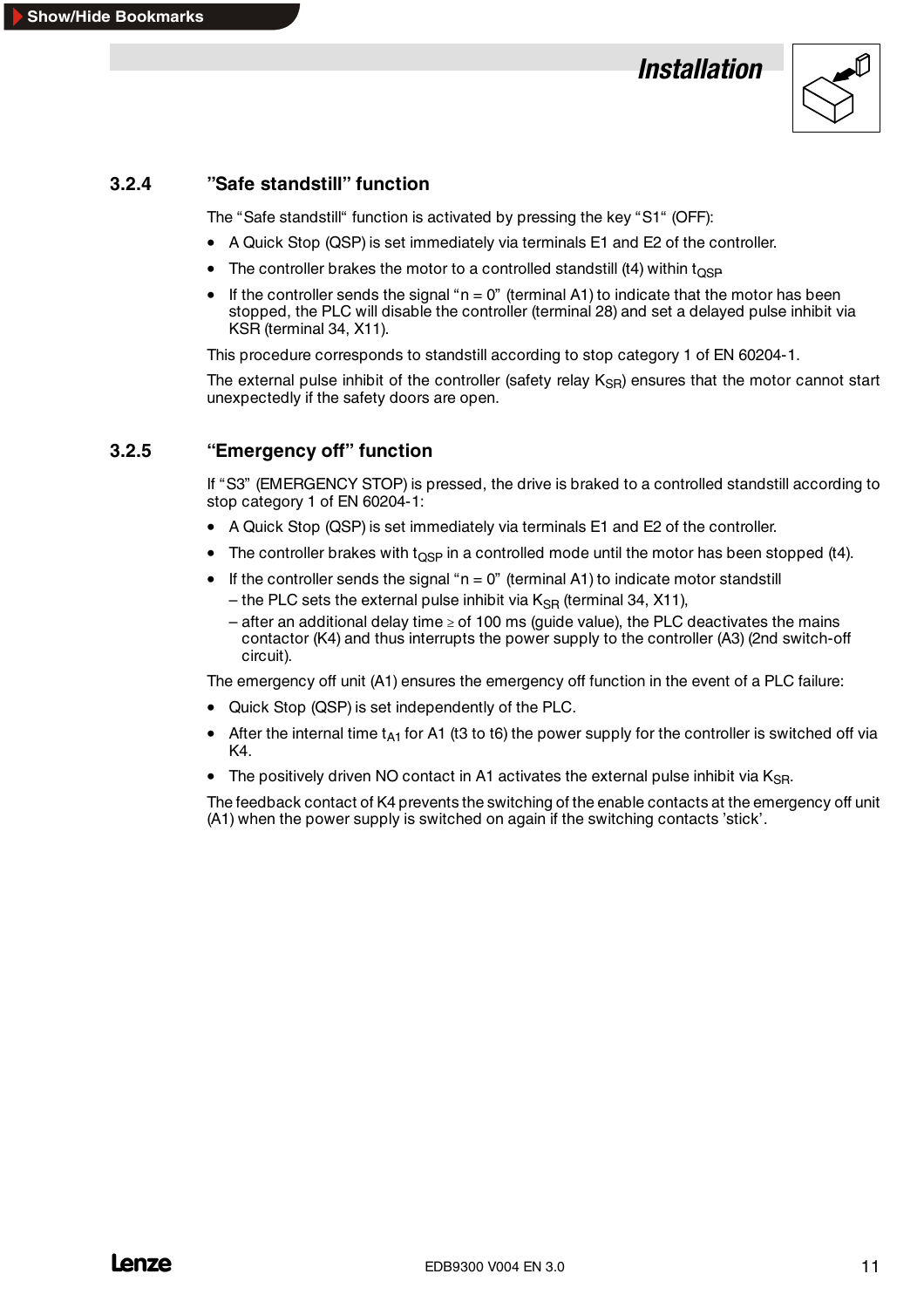<span id="page-15-0"></span>

## **3.3 Circuit for "Safe standstill with safety-oriented PLC"**

The example shows minimum wiring of the components. This ensures the troublefree operation of the "Safe standstill" function of 93XX controllers.



Fig. 5 Minimum wiring for 93XX-V004 controllers with safety-oriented PLC to EN 954-1 control category 3 and EN 1037, stop category 1 to EN 60204-1

#### **3.3.1 Description**

For a circuit with safety-oriented PLC control follow EN 954-1 control category 3 and EN 1037. The circuit in Fig. 5 shows a stop category 1 stop function according to EN 60204-1 (with safety door monitoring).

- The circuit is positively dynamic for the emergency off function (S3), door locking (S4) and feedback contact of the safety relay  $(K_{SR})$ , i. e. proper and correct functioning of the external circuit of the PLC and PLC inputs can be ensured through a clock signal. The circuits for emergency off and door lock are two channel circuits protected against short circuits between signal cables.
- The integrated switching devices are equipped with positively driven contacts.
- The PLC outputs for motor brake (Y1) and mains contactors (K4) are two-channel circuits. The safe activation of the functions is ensured by the second switch-off circuit in the output module of the PLC. Additionally, the PLC reads the NC contact of K4.



#### **Note for the PLC programmer!**

In the event of faulty operation of the safety relay for the external pulse inhibit, the power supply for the controller must be switched off via the mains contactor (K4) (2nd switch-off circuit).

The wiring instructions shown in Fig. 1 must be considered accordingly!

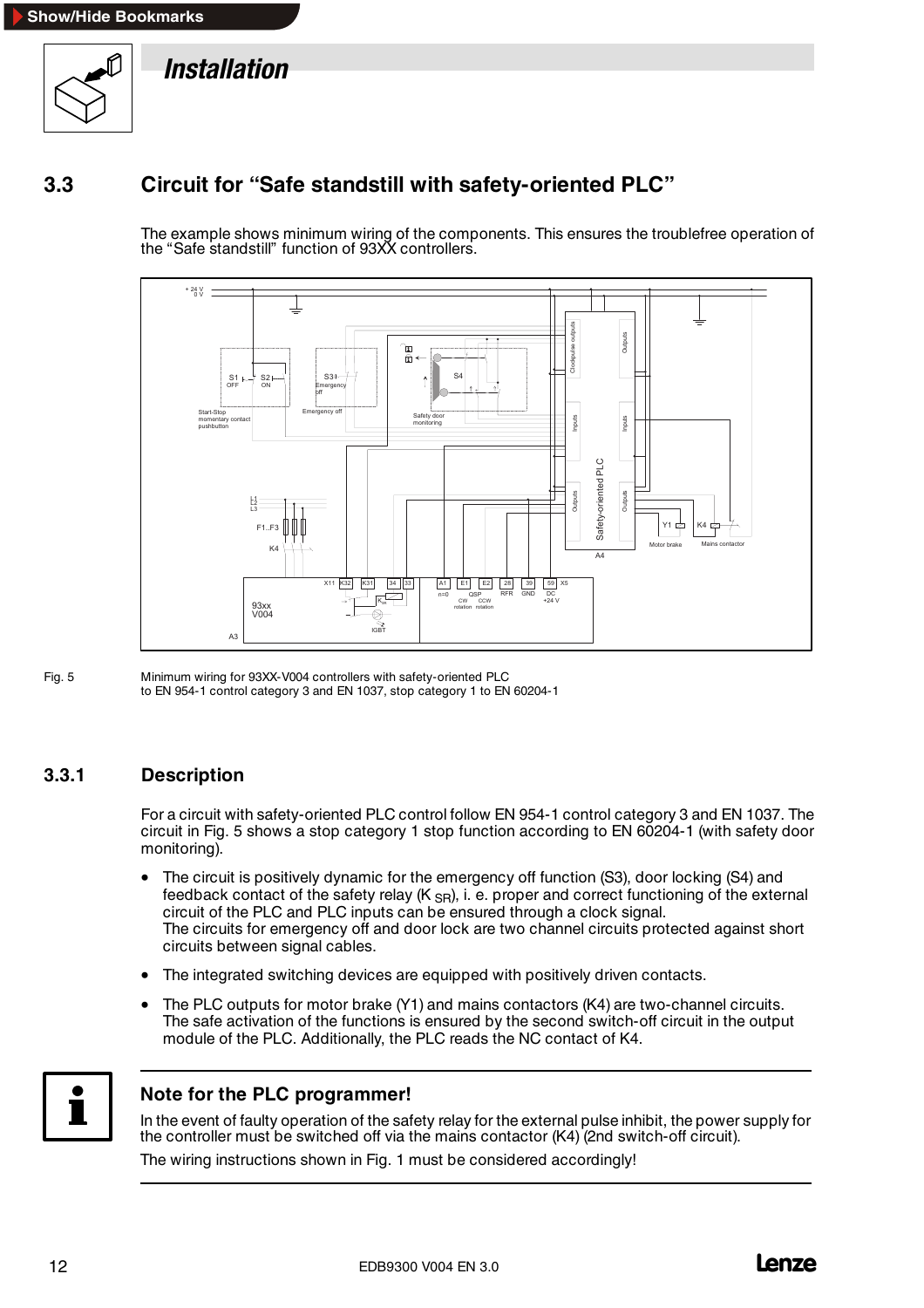

<span id="page-16-0"></span>





Fig. 6 Time characteristic for switching "with safety-oriented PLC on and off"

#### **3.3.3 Time settings**

- t1 to t2  $\geq$  50 msec Set the delay time in the PLC so that the controller will be enabled at least 50 ms after  $K_{\text{SR}}$ .
- $\bullet$  t3 to t4  $t_{\text{OSP}}$  = Time for controller-internal QSP ramp The time interval set must ensure that the controller can always be braked to a controlled standstill when running at max. speed (t3 to t4).
- t3 to t5 =  $t_{\text{OSP}}$  + min. 100 ms (standard value) Set the time (t3 to t5) so that  $t_{\text{QSP}}$  + min. 100 ms ensures safety. This ensures a controlled standstill according to stop category 1 of EN 60204-1: Controller enable is reset (t5) after the motor has been braked to standstill. Only then will K4 disconnect the controller from the power supply.
- t4 to t5 = Internal time for safety door monitoring The selection of the internal time for the safety door monitoring must ensure that the controller can brake the motor to a controlled standstill along the QSP ramp and within  $t_{\text{OSP}}$ before the controller is disconnected via k4. This will be required if
	- the emergency off button (S3) is pressed during operation
	- the safety door is opened during operation and the feedback contact of  $K_{\rm SB}$  in the controller is not closed because of an error in the drive (2nd switch-off circuit).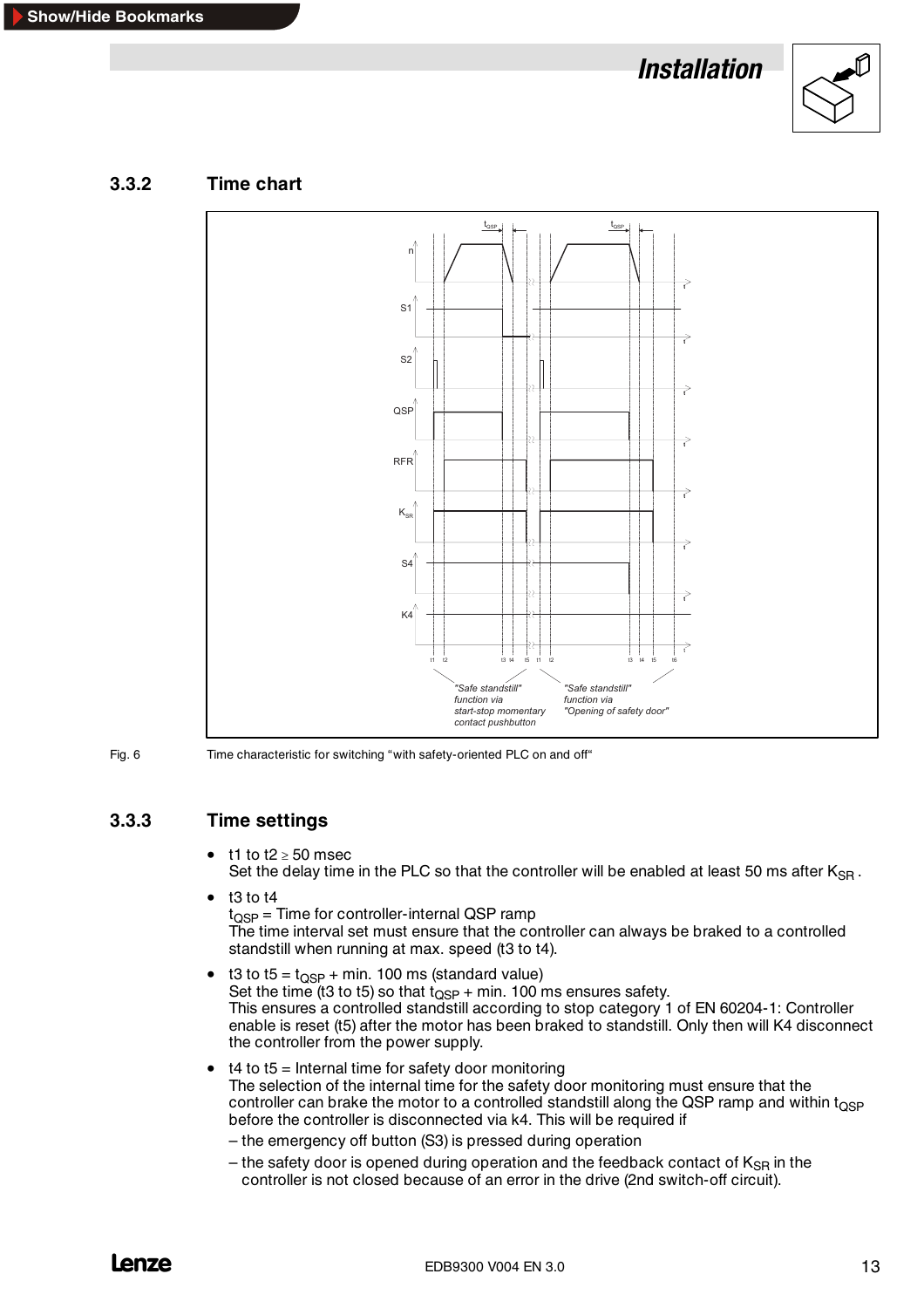<span id="page-17-0"></span>

#### **3.3.4 "Safe standstill" function**

The "Safe standstill" function is activated by pressing the key "S1" (OFF):

- A Quick Stop (QSP) is set immediately via terminals E1 and E2 (X5) of the controller.
- The motor is braked to standstill by the controller with  $t_{\Omega SP}$  along the QSP ramp.
- If the controller sends the signal " $n = 0$ " (terminal A1, X5) to indicate that the motor has been stopped, the PLC will disable the controller (terminal 28, X5) and set a delayed pulse inhibit via  $K_{\text{SR}}$  (terminal 34, X11).

The external pulse inhibit of the controller (safety relay  $K_{SR}$ ) ensures that the motor cannot start unexpectedly if the safety doors are open.

#### **3.3.5 "Emergency off" function**

If "S3" (EMERGENCY OFF)is pressed, the drive is braked to acontrolled standstillaccording to stop category 1 of EN 60204-1:

- A Quick Stop (QSP) is set immediately via terminals E1 and E2 (X5) of the controller.
- The controller brakes the motor to a controlled standstill (t4) within  $t_{\text{OSP}}$
- If the controller sends the signal " $n = 0$ " to indicate that the motor as been stopped, te PLC will disable the controller (terminal A1, X5) and set a delayed pulse inhibit via  $K_{SR}$  (terminal 34, X11).
- If the feedback contact of  $K_{\text{SR}}$  (K31 K32, X11) indicates activation of the pulse inhibit, the PLC deactivates the signal for controller enable (terminal 28, X5), mains contactor (K4) and motor brake (Y1). The controller power supply is interrupted.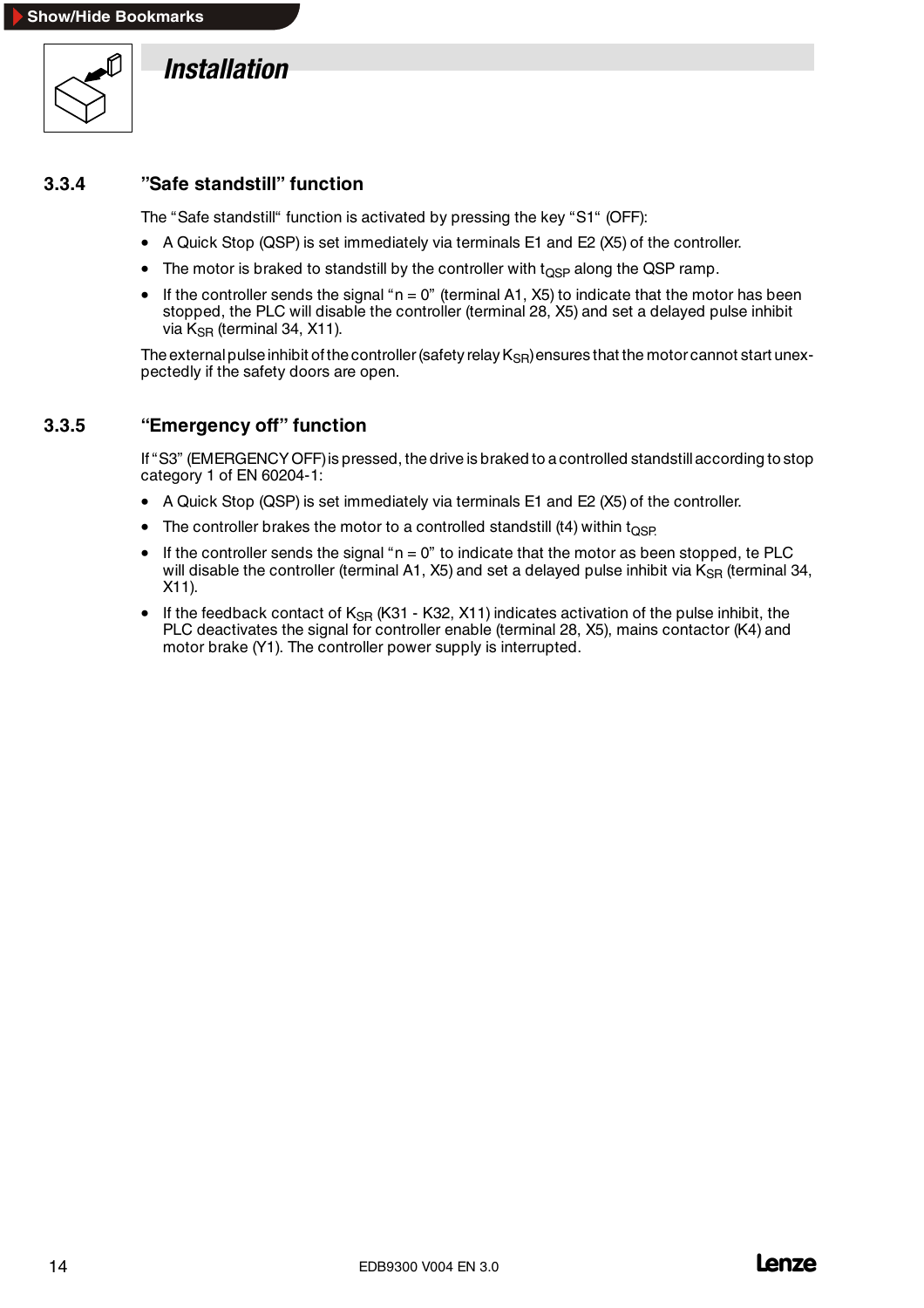## *Commissioning*



# <span id="page-18-0"></span>**4 Commissioning**

## **4.1 Conditions**

#### **4.1.1 Electrical requirements**

The external voltage source must be able to drive a current  $> 1$  A because it supplies the control electronics of the controller (back-up in the event of power failure): Even after the power supply has been disconnected:

- actual values are recorded and processed
- the control electronics remain reliable

#### **4.1.2 Necessary changes to the default setting**

For troublefree operation of the examples  $( \square 5, ff)$  the default setting of the controller must be changed as follows:

| • Motor standstill must be assigned to the digital<br>output terminal A1 | Code C0117/1, selection 10650 |
|--------------------------------------------------------------------------|-------------------------------|
| • TRIP display must be assigned to the digital<br>output terminal A2     | Code C0117/2, selection 15000 |

• "HIGH" active must be assigned to digital output Code C0118/1, selection 0 terminal

#### **Excerpt from code table**

| Code    |                 | <b>Possible settings</b> |                   |                                 | <b>IMPORTANT</b>   |  |
|---------|-----------------|--------------------------|-------------------|---------------------------------|--------------------|--|
| No.     | <b>Name</b>     | Lenze                    | <b>Selection</b>  |                                 |                    |  |
| [CO117] |                 | $\star$                  |                   | Signal configuration DIGOUT     | depending on C0005 |  |
|         | CFG: DIGOUT     | 15000                    | <b>DCTRL-TRIP</b> | X5/A1                           |                    |  |
|         | 2 CFG: DIGOUT   | 10650                    | CMP1-OUT          | X5/A2                           |                    |  |
|         | 3 CFG: DIGOUT   | 500                      | <b>DCTRL-RDY</b>  | X5/A3                           |                    |  |
|         | 4 I CFG: DIGOUT | 5003                     | <b>MCTRL-MMAX</b> | X5/A4                           |                    |  |
| C0118   |                 |                          |                   | <b>Terminal polarity DIGOUT</b> |                    |  |
|         | DIGOUT pol      |                          | High active       | X5/A1                           |                    |  |
|         | 2 DIGOUT pol    |                          | Low active        | X5/A2                           |                    |  |
|         | 3 DIGOUT pol    | 0                        |                   | X5/A3                           |                    |  |
|         | 4 DIGOUT pol    | 0                        |                   | X5/A4                           |                    |  |



#### **Caution!**

Time for controller-internal QSP ramp =  $t_{\text{QSP}}$  (code C0105) must not be set too short! If  $t_{\text{OSP}}$  is too short, TRIP can be activated.

- 
- The drive idles to standstill.
- Controlled standstill is not possible.
- Only stop category 0 can be reached.
- Safe standstill is not possible, the safety door is not secured.

**tQSP and the QSP ramp must always be adapted to the system being used.**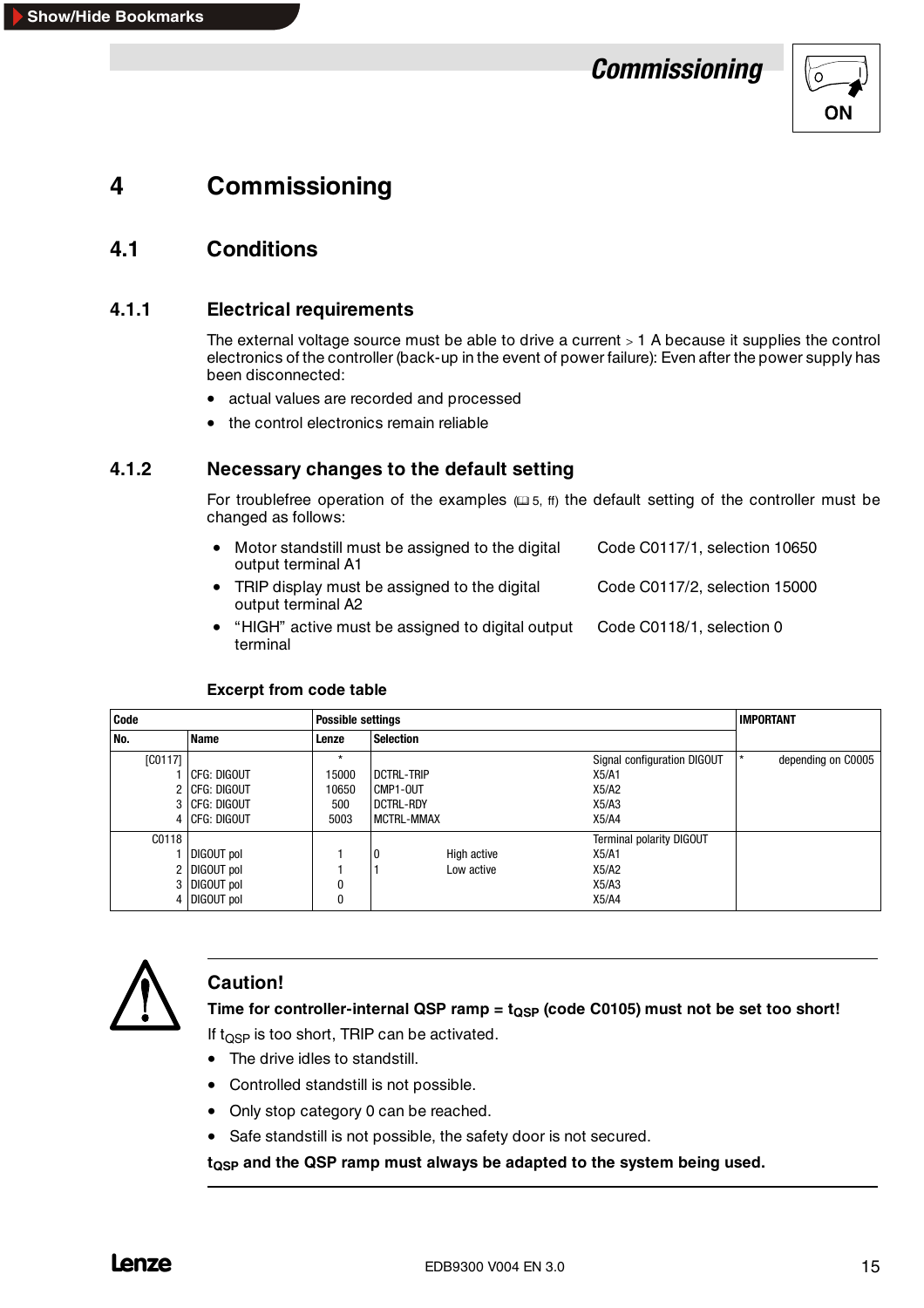<span id="page-19-0"></span>

# *Commissioning*



## **Warning!**

The "Safe standstill" function, protection against unintended start" must always be checked for correct operation when

- setting up the system for the first time
- having worked on the wiring of the system
- having replaced one or several system components

## **4.2 Operating test**

Proceed as follows:

- 1. All drives taking part in the operation must be set to standstill.
- 2. Hanging loads must be mechanically fastened (blocked).
- 3. Safety relay  $K_{\text{SR}}$  ("Safe standstill function, protection against unintended start") must be controlled.
- 4. Circuit breakers (S4) open when the controller (A3) is supplied with power (K4).
- 5. Interrupt the feedback circuit of safety relay K<sub>SR</sub> at X11, K31-K32. The mains contactor (K4) is released after the time  $t_{A2}$  defined in A2.
- 6. Connect the feedback circuit of safety relay  $K_{\rm SR}$  to X11, K31-K32. Mains contactor (K4) picks up again.
- 7. Repeat steps 3 to 6 for every controller.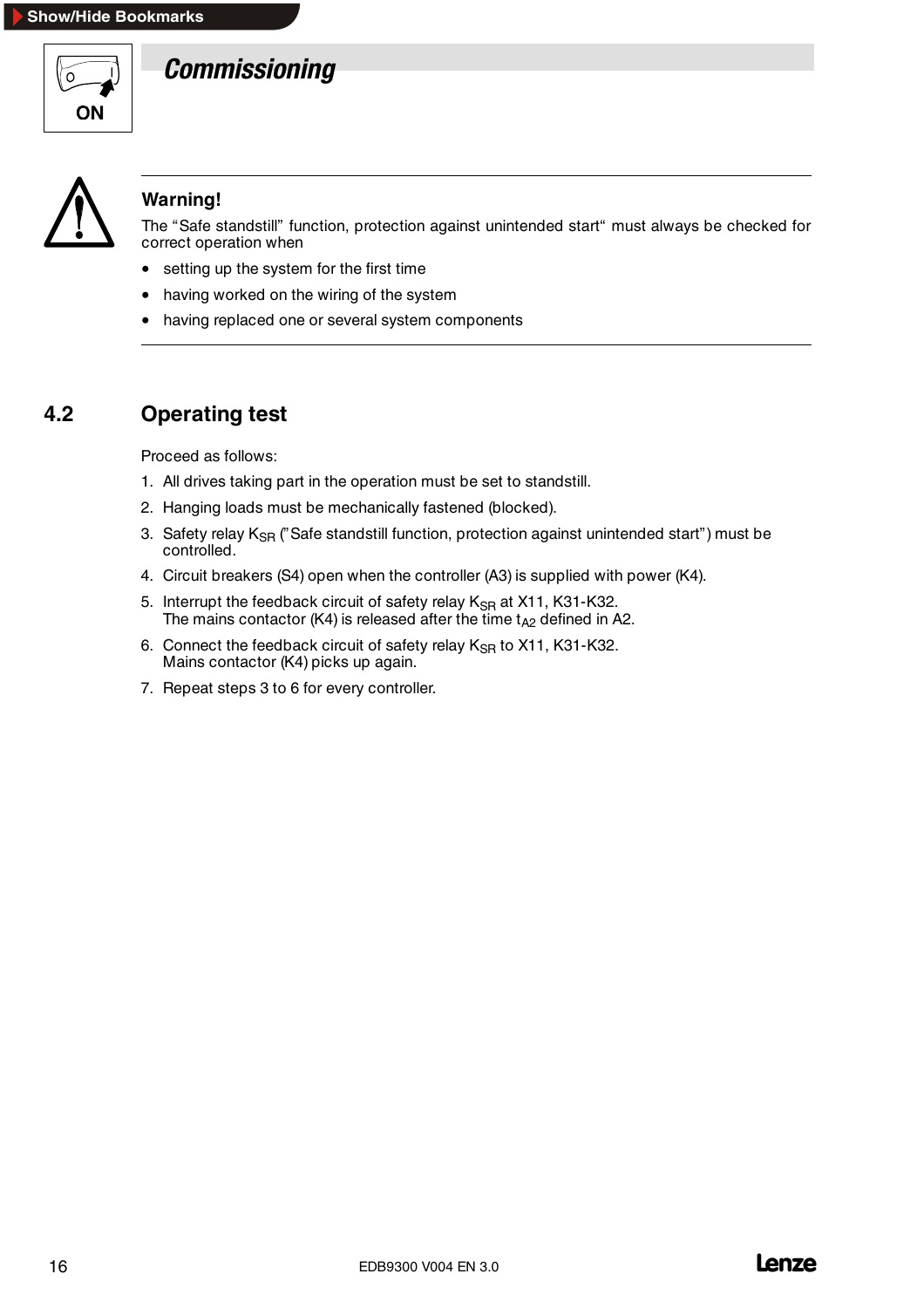

# <span id="page-20-0"></span>**5 Appendix**

## **5.1 PLC program**

This section describes the operating principle of safety relay K<sub>SR</sub> for the "Safe standstill" function of the V004 variants. The specified programming is part of a PLC program according to IEC 61131-3.



## **Warning!**

The following PLC program is a basic programming solution. The program must always be adapted to the respective application.

If the safety relay  $K_{\text{SR}}$  fails, the mains contactor (K4) interrupts the power supply to the drive controller via the second switch-off circuit.

#### **5.1.1 "Motor on" and "Motor off" flow charts (basic sequence)**

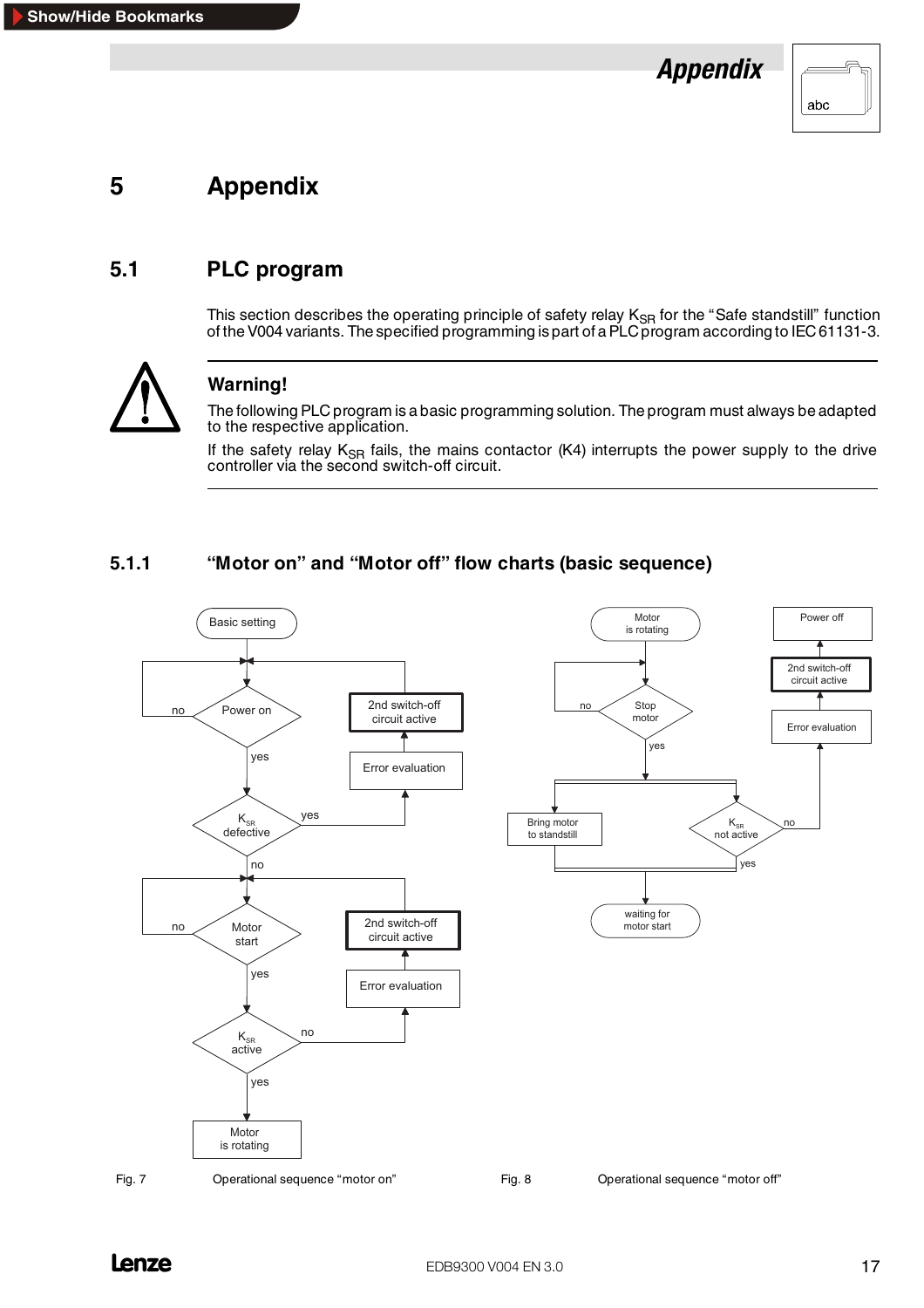<span id="page-21-0"></span>







Fig. 9 PLC program "Safe standstill with a standard PLC control"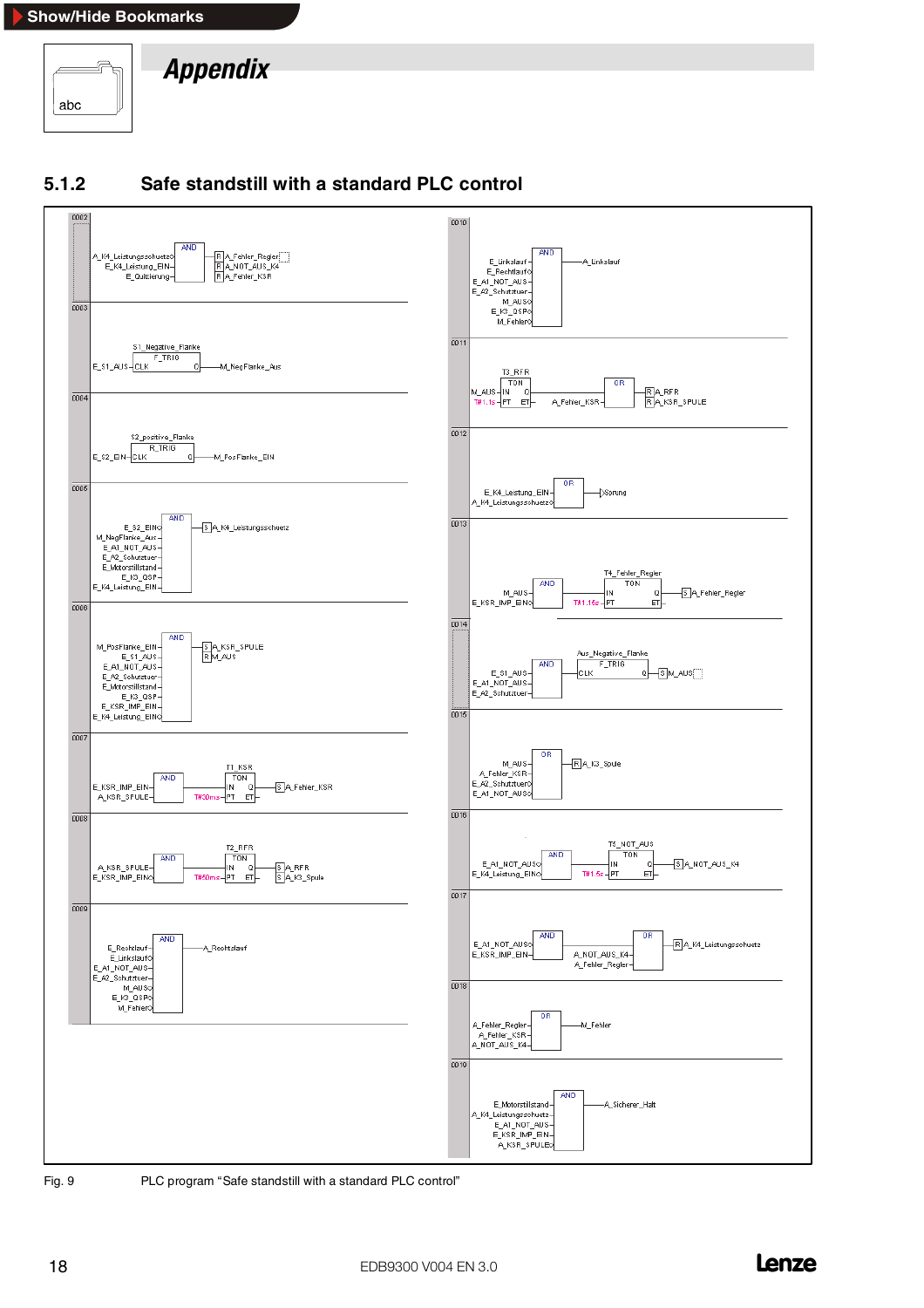*Appendix*



## <span id="page-22-0"></span>**5.1.3 Declaration**

| <b>Network</b> |                                                                                              | <b>Variables</b>                                |             |                                                 |
|----------------|----------------------------------------------------------------------------------------------|-------------------------------------------------|-------------|-------------------------------------------------|
| No.            | <b>Description</b>                                                                           | Name                                            | <b>Type</b> | <b>Description</b>                              |
| 0002           | Error acknowledgement                                                                        | A K4 Leistungsschuetz<br>(A_K4_power contactor) |             | Output coil power contactor K4                  |
|                |                                                                                              | E K4 Leistung EIN<br>(E_K4_power_ON)            |             | Feedback contact power contactor K4             |
|                |                                                                                              | E_Quittierung<br>(E_acknowledgement)            | <b>BOOL</b> | Input for acknowledgement                       |
|                |                                                                                              | A_Fehler_Regler<br>(A fault controller)         |             | Output fault KSR safety relay controller        |
|                |                                                                                              | A_NOT_AUS_K4<br>(A_EMERGENCY_OFF_K4)            |             | Output fault K4 power disconnection             |
|                |                                                                                              | A_Fehler_KSR (A_fault_KSR)                      |             | Output fault KSR safety relay                   |
| 0003           | Evaluation of the negative edge from OFF switch S1<br>Single pulse to switch on K4 contactor | E_S1_AUS (E_S1_OFF)                             | <b>BOOL</b> | Input switch S1 off                             |
|                |                                                                                              | S1_Negative_Flanke<br>(S1_negative_edge)        | $F_T$ TRIG  | Edge evaluation for switch S1 off               |
|                |                                                                                              | M_NegFlanke_Aus<br>(M_NegEdge_off)              | <b>BOOL</b> | Flag negative edge switch S1 off                |
| 0004           | Evaluation of the positive edge from ON switch S1                                            | E_S2_EIN (E_S2_ON)                              | <b>BOOL</b> | Input switch S2 on                              |
|                | Single pulse to switch the KSR safety relay                                                  | S2_Positive_Flanke<br>S2 positive edge          | F_TRIG      | Edge evaluation for switch S2 ON                |
|                |                                                                                              | M_PosFlanke_EIN<br>M PosEdge ON                 | <b>BOOL</b> | Flag positive edge switch S2 ON                 |
| 0005           | Power ON contactor K4                                                                        | E_S2_EIN (E_S2_ON)                              | <b>BOOL</b> | Input switch S2 on                              |
|                |                                                                                              | M_NegFlanke_Aus<br>(M_NegEdge_off)              |             | Flag negative edge switch S1 off                |
|                |                                                                                              | E_A1_NOT_AUS<br>(E_A1_EMERGENCY_OFF)            |             | EMERGENCY OFF signalling contact switch unit A1 |
|                |                                                                                              | E_A2_Schutztuer<br>(E_A2_safety door)           |             | Signalling contact safety door switch unit A2   |
|                |                                                                                              | E_Motorstillstand<br>(E_motor standstill)       |             | Output controller motor has stopped             |
|                |                                                                                              | E_K3_QSP                                        |             | Feedback contact auxiliary relay K3             |
|                |                                                                                              | E_K4_Leistung_EIN<br>(E_K4_power_ON)            |             | Feedback contact power contactor K4             |
|                |                                                                                              | A_K4_Leistungsschuetz<br>(A_K4_power contactor) |             | Output coil power contactor K4                  |
| 0006           | Power ON contactor K4                                                                        | M_PosFlanke_EIN<br>(M_PosEdge_ON)               |             | Flag positive edge switch S2 ON                 |
|                |                                                                                              | E_S1_AUS (E_S1_OFF)                             |             | Input switch S1 off                             |
|                |                                                                                              | E_A1_NOT_AUS<br>(E_A1_EMERGENCY_OFF)            |             | EMERGENCY OFF signalling contact switch unit A1 |
|                |                                                                                              | E_A2_Schutztuer<br>(E_A2_safety door)           |             | Signalling contact safety door switch unit A2   |
|                |                                                                                              | E Motorstillstand<br>(E_motor standstill)       | <b>BOOL</b> | Output controller motor has stopped             |
|                |                                                                                              | E_K3_QSP                                        |             | Feedback contact auxiliary relay K3             |
|                |                                                                                              | E_KSR_IMP_EIN<br>(E_KSR_IMP_ON)                 |             | Input feedback contact KSR safety relay         |
|                |                                                                                              | E_K4_Leistung_EIN<br>(E_K4_power_ON)            |             | Feedback contact power contactor K4             |
|                |                                                                                              | A_KSR_SPULE<br>(A_KSR_COIL)                     |             | Output coil KSR safety relay                    |
|                |                                                                                              | M_AUS (M_OFF)                                   |             | Flag request motor off                          |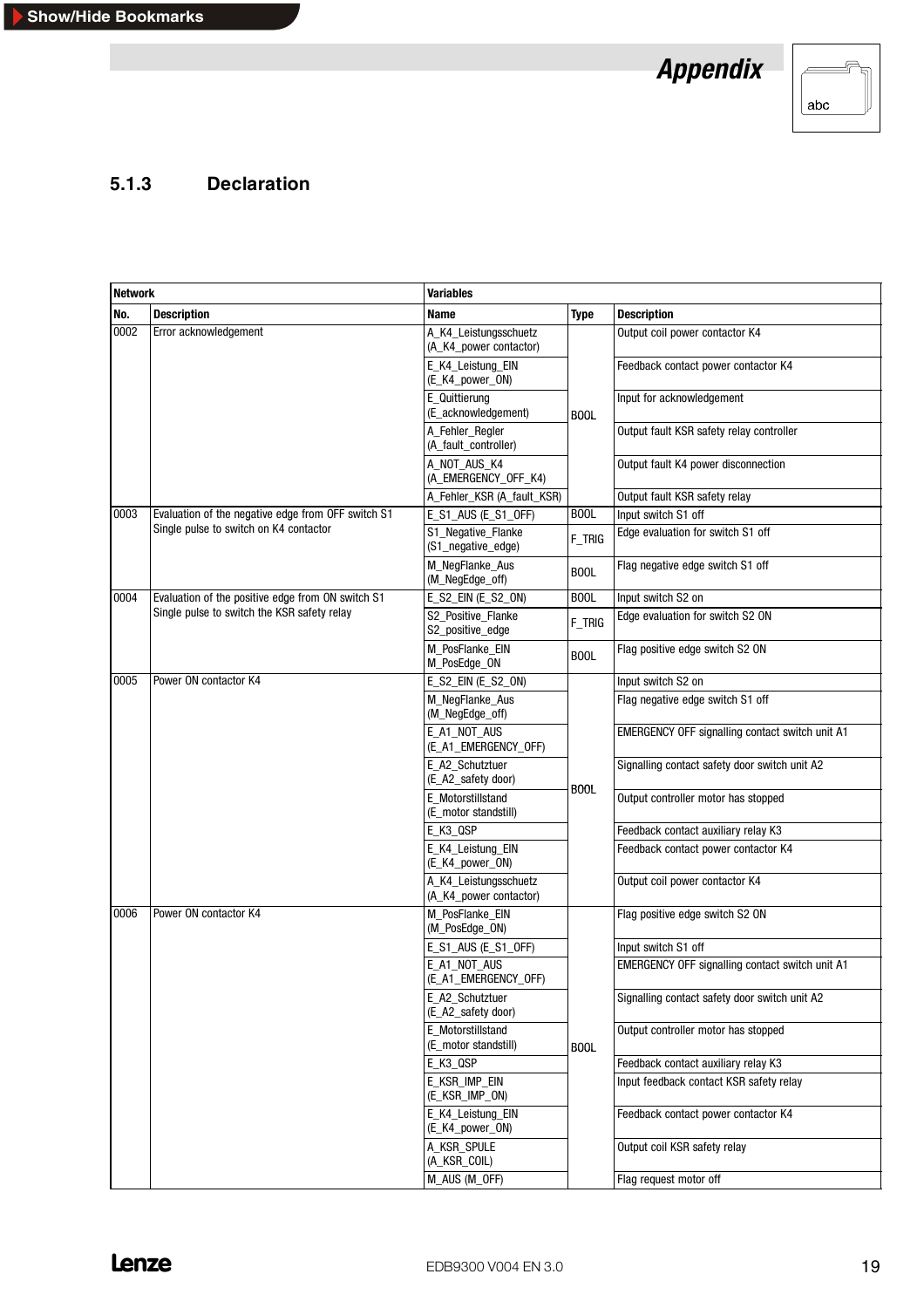

| No.  | <b>Description</b>                                                                                       | Name                                              | <b>Type</b> | <b>Description</b>                                           |
|------|----------------------------------------------------------------------------------------------------------|---------------------------------------------------|-------------|--------------------------------------------------------------|
| 0007 | KSR safety relay monitoring                                                                              | E_KSR_IMP_EIN                                     |             | Input feedback contact KSR safety relay                      |
|      | KSR damaged upon switch on?                                                                              | (E_KSR_IMP_ON)                                    | <b>BOOL</b> |                                                              |
|      |                                                                                                          | A_KSR_SPULE<br>(A_KSR_COIL)                       |             | Output coil KSR safety relay                                 |
|      |                                                                                                          | T1_KSR                                            | <b>TON</b>  | KSR safety relay monitoring                                  |
|      |                                                                                                          | A_Fehler_KSR (A_fault_KSR)                        | <b>BOOL</b> | Output fault KSR safety relay                                |
| 0008 | Controller enable ctrl. enable on (A_ctrl. enable)<br>Quick stop QSP off (A_K3_coil)                     | A_KSR_SPULE<br>(A_KSR_COIL)                       |             | Output coil KSR safety relay                                 |
|      |                                                                                                          | E_KSR_IMP_EIN<br>(E_KSR_IMP_ON)                   | <b>BOOL</b> | Input feedback contact KSR safety relay                      |
|      |                                                                                                          | T2 ctrl. enable                                   | <b>TON</b>  | Delay controller enable on and QSP off                       |
|      |                                                                                                          | A ctrl. enable                                    | <b>BOOL</b> | Controller output controller enable                          |
|      |                                                                                                          | A_K3_Spule (A_K3_coil)                            |             | Output auxiliary relay K3 quick stop QSP                     |
| 0009 | Drive motor clockwise rotation on                                                                        | E Rechtslauf<br>(E_clockwise rotation)            |             | Input preselection drive motor clockwise rotation            |
|      |                                                                                                          | E Linkslauf<br>(E_counter-clockwise<br>rotation)  |             | Input preselection drive motor counter-clockwise<br>rotation |
|      |                                                                                                          | E_A1_NOT_AUS<br>(E_A1_EMERGENCY_OFF)              |             | EMERGENCY OFF signalling contact switch unit A1              |
|      |                                                                                                          | E_A2_Schutztuer<br>(E_A2_safety door)             | <b>BOOL</b> | Signalling contact safety door switch unit A2                |
|      |                                                                                                          | M_AUS (M_OFF)                                     |             | Flag request motor off                                       |
|      |                                                                                                          | E_K3_QSP                                          |             | Feedback contact auxiliary relay K3                          |
|      |                                                                                                          | M_Fehler (M_fault)                                |             | Flag for composite fault                                     |
|      |                                                                                                          | A Rechtslauf<br>(A_clockwise rotation)            |             | Output controller motor clockwise rotation                   |
| 0010 | Drive motor counter-clockwise rotation on                                                                | E Linkslauf<br>(E_counter-clockwise<br>rotation)  |             | Input preselection drive motor counter-clockwise<br>rotation |
|      |                                                                                                          | E_Rechtslauf<br>(E_clockwise rotation)            | <b>BOOL</b> | Input preselection drive motor clockwise rotation            |
|      |                                                                                                          | E_A1_NOT_AUS<br>(E_A1_EMERGENCY_OFF)              |             | EMERGENCY OFF signalling contact switch unit A1              |
|      |                                                                                                          | E A2 Schutztuer<br>(E_A2_safety door)             |             | Signalling contact safety door switch unit A2                |
|      |                                                                                                          | M_AUS (M_OFF)                                     |             | Flag request motor off                                       |
|      |                                                                                                          | E_K3_QSP                                          |             | Feedback contact auxiliary relay K3                          |
|      |                                                                                                          | M_Fehler (M_fault)                                |             | Flag for composite fault                                     |
|      |                                                                                                          | A_Rechtslauf<br>(A counter-clockwise<br>rotation) |             | Output controller motor counter-clockwise rotation           |
| 0011 | Controller enable (ctrl. enable) off                                                                     | M_AUS (M_OFF)                                     | <b>BOOL</b> | Flag request motor off                                       |
|      | Safety relay (KSR) off                                                                                   | T3 ctrl. enable                                   | <b>TON</b>  | Delay ctrl. enable and KSR safety relay on                   |
|      |                                                                                                          | A_Fehler_KSR (A_fault_KSR)                        |             | Output fault KSR safety relay                                |
|      |                                                                                                          | A_ctrl. enable                                    | <b>BOOL</b> | Controller output controller enable                          |
|      |                                                                                                          | A_KSR_SPULE<br>(A_KSR_COIL)                       |             | Output coil KSR safety relay                                 |
| 0012 | Jump function (error monitoring) to network 012<br>A_fault_controller need not be checked when switching | E_K4_Leistung_EIN<br>(E_K4_power_ON)              |             | Feedback contact power contactor K4                          |
|      | off or switching on the power contactor K4                                                               | A K4 Leistungsschuetz<br>(A_K4_power contactor)   | <b>BOOL</b> | Output coil power contactor K4                               |
| 0013 | KSR safety relay monitoring<br>KSR damaged when switching on power contactor K4                          | M_AUS<br>$(M_OFF)$                                |             | Flag request motor off                                       |
|      | KSR damaged upon switch off                                                                              | A NOT AUS K4<br>(A_EMERGENCY_OFF_K4)              | <b>BOOL</b> | Output fault K4 power disconnection                          |
|      |                                                                                                          | T4_fault_controller                               | <b>TON</b>  | Controller monitoring KSR safety relay                       |
|      |                                                                                                          | A_Fehler_Regler<br>(A_fault_controller)           | <b>BOOL</b> | Output fault KSR safety relay controller                     |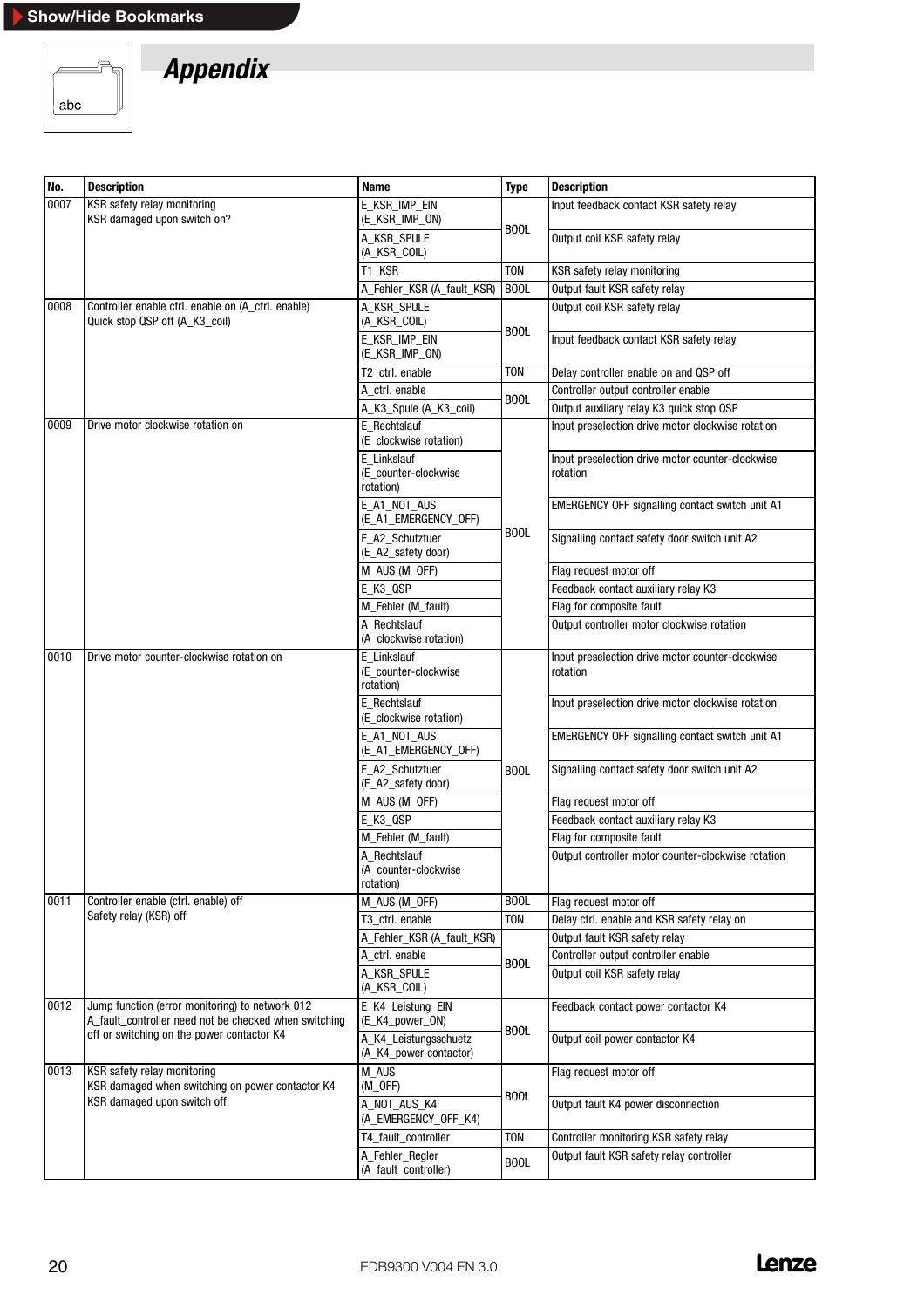

| No.  | <b>Description</b>                                                                              | <b>Name</b>                                     | <b>Type</b> | <b>Description</b>                                             |
|------|-------------------------------------------------------------------------------------------------|-------------------------------------------------|-------------|----------------------------------------------------------------|
| 0014 | Jump                                                                                            | E_S1_AUS (E_S1_OFF)                             |             | Input switch S1 off                                            |
|      |                                                                                                 | E_A1_NOT_AUS<br>(E_A1_EMERGENCY_OFF)            | <b>BOOL</b> | EMERGENCY OFF signalling contact switch unit A1                |
|      |                                                                                                 | E A2 Schutztuer<br>(E_A2_safety door)           |             | Signalling contact safety door switch unit A2                  |
|      |                                                                                                 | Aus_Negative_Flanke<br>(Off_negative_edge)      | F-TRIG      | Edge evaluation during switch off                              |
|      |                                                                                                 | M_AUS (M_OFF)                                   | <b>BOOL</b> | Flag request motor off                                         |
| 0015 | Quick stop (QSP) controller on                                                                  | M_AUS (M_OFF)                                   |             | Flag request motor off                                         |
|      |                                                                                                 | A_Fehler_KSR (A_fault_KSR)                      |             | Output fault KSR safety relay                                  |
|      |                                                                                                 | E A2 Schutztuer<br>(E_A2_safety door)           | <b>BOOL</b> | Signalling contact safety door switch unit A2                  |
|      |                                                                                                 | E_A1_NOT_AUS<br>(E_A1_EMERGENCY_OFF)            |             | EMERGENCY OFF signalling contact switch unit A1                |
|      |                                                                                                 | A_K3_Spule (A_K3_coil)                          |             | Output auxiliary relay K3 quick stop QSP                       |
| 0016 | Switch off monitoring power contactor K4<br><b>EMERGENCY OFF switch unit A1 and terminal K4</b> | E_A1_NOT_AUS<br>(E_A1_EMERGENCY_OFF)            | <b>BOOL</b> | EMERGENCY OFF signalling contact switch unit A1                |
|      | contactor                                                                                       | E_K4_Leistung_EIN<br>(E_K4_power_ON)            |             | Feedback contact power contactor K4                            |
|      |                                                                                                 | T5_NOT_AUS<br>(T5_EMERGENCY_OFF)                | <b>TON</b>  | Delay in power disconnection upon EMERGENCY OFF<br>and/or door |
|      |                                                                                                 | A_NOT_AUS_K4<br>(A_EMERGENCY_OFF_K4)            | <b>BOOL</b> | Output fault K4 power disconnection                            |
| 0017 | Controller power supply off                                                                     | E_A1_NOT_AUS<br>(E_A1_EMERGENCY_OFF)            |             | EMERGENCY OFF signalling contact switch unit A1                |
|      |                                                                                                 | E_KSR_IMP_EIN<br>(E_KSR_IMP_ON)                 | <b>BOOL</b> | Input feedback contact KSR safety relay                        |
|      |                                                                                                 | A_NOT_AUS_K4<br>(A_EMERGENCY_OFF_K4)            |             | Output coil power contactor K4                                 |
|      |                                                                                                 | A Fehler Regler<br>(A_fault_controller)         |             | Output fault KSR safety relay controller                       |
|      |                                                                                                 | A_K4_Leistungsschuetz<br>A_K4_power contactor   |             | Input preselection drive motor clockwise rotation              |
| 0018 | <b>Fault evaluation</b>                                                                         | A_Fehler_Regler<br>(A_fault_controller)         |             | Output fault KSR safety relay controller                       |
|      |                                                                                                 | A_Fehler_KSR (A_fault_KSR)                      | <b>BOOL</b> | Output fault KSR safety relay                                  |
|      |                                                                                                 | A_NOT_AUS_K4<br>(A EMERGENCY OFF K4)            |             | Output coil power contactor K4                                 |
|      |                                                                                                 | M_Fehler (M_fault)                              |             | Flag for composite fault                                       |
| 0019 | Output pilot lamp safe standstill                                                               | E Motorstillstand<br>(E_motor standstill)       |             | Output controller motor has stopped                            |
|      |                                                                                                 | A_K4_Leistungsschuetz<br>(A_K4_power contactor) |             | Output coil power contactor K4                                 |
|      |                                                                                                 | E A1 NOT AUS<br>(E_A1_EMERGENCY_OFF)            |             | EMERGENCY OFF signalling contact switch unit A1                |
|      |                                                                                                 | E_KSR_IMP_EIN<br>(E_KSR_IMP_ON)                 | <b>BOOL</b> | Input feedback contact KSR safety relay                        |
|      |                                                                                                 | A_KSR_SPULE<br>(A_KSR_COIL)                     |             | Output coil KSR safety relay                                   |
|      |                                                                                                 | A_Sicherer_Halt<br>(A_safe_standstill)          |             | Output pilot lamp safe standstill                              |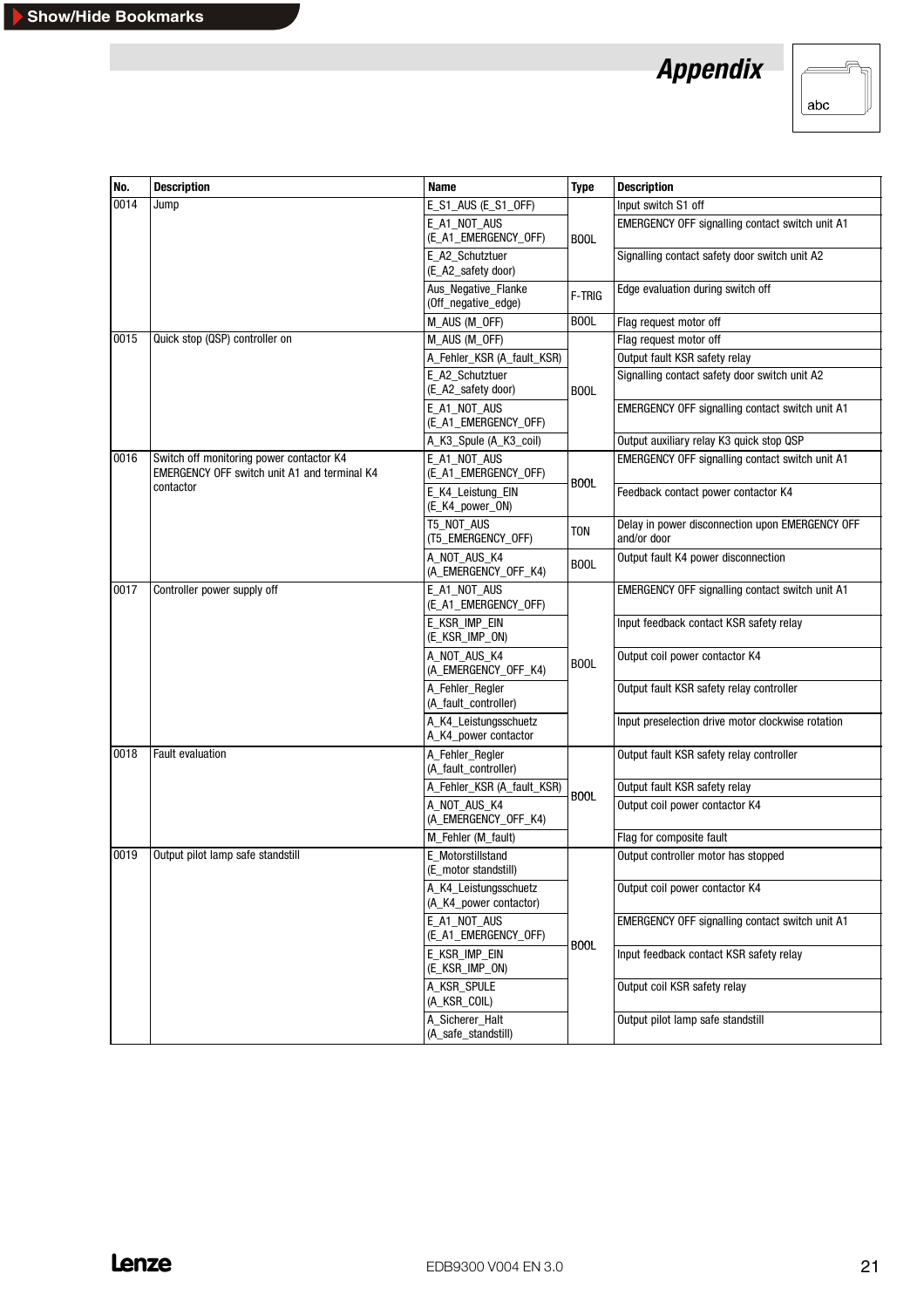<span id="page-25-0"></span>

#### **5.1.4 Timers**



#### **Note!**

The set times are standard values. They depend on the machine parameters, the configuration of the drive controllers and the setting of the internal times of the control units for the emergency off circuit and the safety door.

| <b>Timer</b>              | <b>Function</b>                                                                          | Remark                                                                                                                                                                                                                                                                                                                                                                                                                                                                                          |
|---------------------------|------------------------------------------------------------------------------------------|-------------------------------------------------------------------------------------------------------------------------------------------------------------------------------------------------------------------------------------------------------------------------------------------------------------------------------------------------------------------------------------------------------------------------------------------------------------------------------------------------|
| T1 KSR                    | Monitors the feedback contacts<br>K11 - K12 of safety relay $K_{\rm SR}$                 |                                                                                                                                                                                                                                                                                                                                                                                                                                                                                                 |
| T2 ctrl. enable           | Delayed switch-on of controller enable<br>ctrl. enable                                   | Resets the Quick Stop Signal QSP at the drive controller after the<br>safety relay $K_{\rm SR}$ has been activated.<br>Required time setting: $\geq$ 50 ms (t1 after t2)                                                                                                                                                                                                                                                                                                                        |
| T3 ctr. enable            | Delayed switch-off of controller enable<br>ctrl, enable at the drive controller          | Switches off ctrl. enable once K <sub>SB</sub> safety relay has been deactivated.<br>Required time setting:<br>Time t <sub>OSP</sub> for Quick Stop ramp set in the controller + safety of $\geq 100$<br>ms as standard value (t3 after t5)                                                                                                                                                                                                                                                     |
| T4_fault_controller       | Time-out monitoring of the drive<br>controller                                           | After activation of the S1 switch (OFF), feedback contact K31 - K32<br>signals to the PLC in time interval t3 to t5 that the drive controller is in<br>operating state "Safe standstill".<br>Required time setting:<br>Time t <sub>OSP</sub> for Quick Stop ramp set in the controller + safety of $\geq 100$<br>ms as standard value (t3 after t5)                                                                                                                                             |
| T5_EMERGENCY_OFF_do<br>or | Monitors the control units for<br>Emergency off circuit<br>٠<br>Safety door<br>$\bullet$ | When the mains contactor is switched on, the power supply of the<br>drive controller (A3) is switched off by mains contactor (K4)<br>• after activation of the S3 emergency off switch.<br>• after opening of safety door S4.<br>(DOES NOT APPLY if feedback contact K 31 - K 32 signals "safe<br>standstill" in time interval t3 to t5)<br>Required time setting:<br>Time t <sub>OSP</sub> for Quick Stop ramp set in the controller + safety of $\geq 1$ s<br>as standard value (t3 after t6) |

## **5.2 Glossary**

## **5.2.1 Electrical equipment used**

| <b>Name</b>                   | <b>Electrical equipment</b>                                                                                                               |
|-------------------------------|-------------------------------------------------------------------------------------------------------------------------------------------|
| A1                            | Emergency off switching device, two-channel signal cable short-circuit monitoring, with two positively driven and two<br>delayed contacts |
| A2                            | Safety door switching device, two-channel signal cable short-circuit monitoring, with two positively driven and two<br>delayed contacts   |
| A3                            | Drive controller 93XX-V004                                                                                                                |
| A4                            | <b>PLC</b>                                                                                                                                |
| S <sub>1</sub>                | OFF switch with manual reset                                                                                                              |
| S <sub>2</sub>                | ON switch                                                                                                                                 |
| S3                            | <b>EMERGENCY OFF switch</b>                                                                                                               |
| S4                            | Safety door contact                                                                                                                       |
| K <sub>2a</sub>               | Time relay (drop-out delayed)                                                                                                             |
| K2b                           | Time relay (pick-up delayed)                                                                                                              |
| ΚЗ                            | Auxiliary relay (positively driven)                                                                                                       |
| K4                            | Mains contactor (positively driven)                                                                                                       |
| F1  F3                        | <b>Mains fuses</b>                                                                                                                        |
| V <sub>1</sub> V <sub>2</sub> | Diodes (decoupling)                                                                                                                       |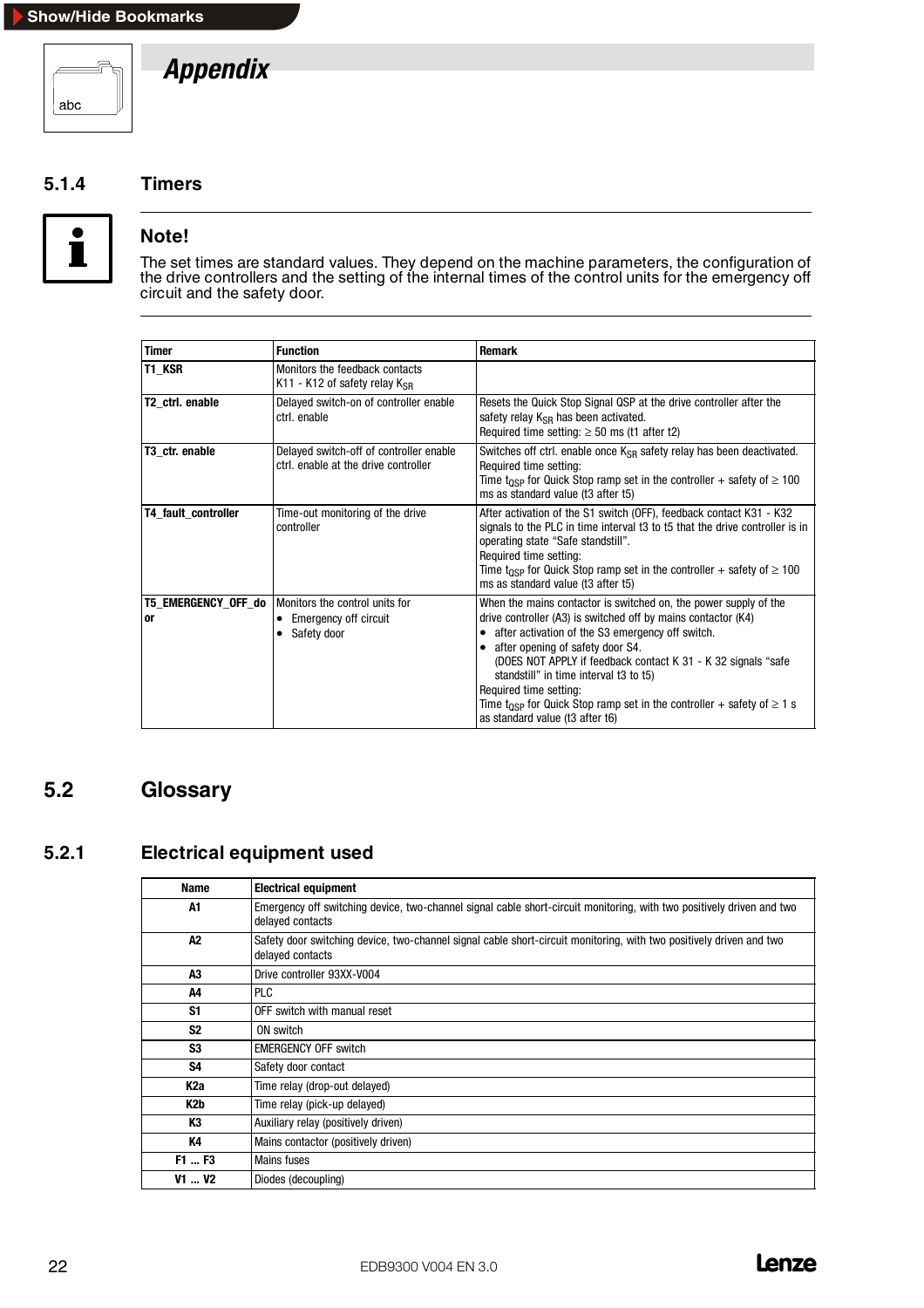

#### <span id="page-26-0"></span>**5.2.2 Important terms**

| <b>Term</b>                                                                                                                                                                                                                                                                                                                                                                                                                                                                                                                                                                                                                                                                                                                                                                           | <b>Meaning</b>                                                                                                                                                                                                                                                                                                                                                                                                                                                                                                                                                                                                                             |  |  |
|---------------------------------------------------------------------------------------------------------------------------------------------------------------------------------------------------------------------------------------------------------------------------------------------------------------------------------------------------------------------------------------------------------------------------------------------------------------------------------------------------------------------------------------------------------------------------------------------------------------------------------------------------------------------------------------------------------------------------------------------------------------------------------------|--------------------------------------------------------------------------------------------------------------------------------------------------------------------------------------------------------------------------------------------------------------------------------------------------------------------------------------------------------------------------------------------------------------------------------------------------------------------------------------------------------------------------------------------------------------------------------------------------------------------------------------------|--|--|
| <b>Safe</b>                                                                                                                                                                                                                                                                                                                                                                                                                                                                                                                                                                                                                                                                                                                                                                           | Safe in conjunction with drive functions (e.g. safe stop, safe standstill) means that in case of an error, the behaviour of the control<br>elements will be subject to a control category according to EN 954-1 pertinent to the risk analysis in accordance with EN 1050. In some<br>cases, the categories to be applied are specified in machine-specific standards (C-standards).                                                                                                                                                                                                                                                       |  |  |
| <b>Standstill</b>                                                                                                                                                                                                                                                                                                                                                                                                                                                                                                                                                                                                                                                                                                                                                                     | <i>Standstill</i> is the state, in which the mechanical component is at a standstill. The drive is no longer supplied with energy.                                                                                                                                                                                                                                                                                                                                                                                                                                                                                                         |  |  |
| Safe standstill $1, 2$<br>At a safe standstill, the power supply to the controller is safely interrupted according to EN 1037, section 4.1. The controller need not<br>be able to generate a torque and thus dangerous rotations (see EN 1037, section 5.3.1.3). The standstill position must not be<br>monitored. A contactor can be used to disconnect the power supply.<br>If at a safe standstill an external force is likely to act, e.g. stalling of hanging loads, additional measures have to be provided that<br>safely prevent these movements (e.g. mechanical brakes). The following measures can be taken to ensure a safe standstill:<br>• Contactor between mains and drive system $=$ mains contactor<br>• Contactor between power unit and motor $=$ motor contactor |                                                                                                                                                                                                                                                                                                                                                                                                                                                                                                                                                                                                                                            |  |  |
|                                                                                                                                                                                                                                                                                                                                                                                                                                                                                                                                                                                                                                                                                                                                                                                       | • Safe blocking of the pulses of the power semi-conductors $=$ safe pulse inhibitor                                                                                                                                                                                                                                                                                                                                                                                                                                                                                                                                                        |  |  |
| Controller enable (ctrl.<br>enable)                                                                                                                                                                                                                                                                                                                                                                                                                                                                                                                                                                                                                                                                                                                                                   | Internal controller function, e.g. for the pulse blocking of the the final power stages<br>Controller enable $=$ Controller inhibit<br>If controller inhibit is active the power stages are inhibited. All controllers are reset.<br>• Controller enable can be controlled from 6 inputs.<br>Terminal $X5/28$ (LOW = controller inhibit)<br>$\bullet$<br>Control word CAN-CTRL, bit 9 of CAN-IN1<br>$\bullet$<br>• Control word AIF-CTRL, bit 9 of AIF-IN<br>Control word C0135, bit 9<br>٠<br>Free inputs: DCTRL-CINH1, DCTRL-CINH2<br>$\bullet$<br>All inputs are OR linked.<br>$\bullet$<br>• C0136/1 displays the control word C013. 5 |  |  |
| Quick Stop (QSP)                                                                                                                                                                                                                                                                                                                                                                                                                                                                                                                                                                                                                                                                                                                                                                      | Internal drive controller function for the operational stop<br><b>Quick Stop</b><br>The drive is braked to standstill via the deceleration ramp C105 and generates a holding torque.<br>• Quick Stop can be controlled from 3 inputs.<br>• Control word CAN-CTRL, bit 3 of CAN-IN1<br>Control word AIF-CTRL, bit 3 of AIF-IN<br>$\bullet$<br>Control word C0135, bit 3<br>$\bullet$<br>All inputs are OR linked.<br>٠<br>• C0136/1 displays the control word C013. 5                                                                                                                                                                       |  |  |

<sup>1)</sup> According to the national and the European preface to EN 60204-1, electronic equipment for emergency off installations may be used, if it corresponds to the standards EN 954-1 and /or IEC 61508. If this is the case, the function "Safe standstill" can be used for emergency off functions, provided that EN 954-1 and IEC 61508 are applied.

<sup>2)</sup> According to EN 60204-1, section 5.3, machines have to be additionally equipped with a mains switch.

## **5.3 Important standards and categories**

#### **5.3.1 Applied standards**

#### **Directive / standard Title RL 98/37/EG** Directive 98/37/EG of the European Parliament and of the Council of 22 June 1998 on the approximation of the laws of the member states relating to machinery **EN 292-1/2** Safety of machinery. Basic concepts, general principles for design; part 1: Basic terminology, methodology; part 2: Technical principles and specifications **EN 418** Emergency stop equipment, functional aspects. Principles of design **EN 954-1** Safety of machinery; safety-related parts of control systems; part 1: General principles for design **EN 1050** Safety of machinery. Principles for risk assessment **EN 1070** Safety of machinery. Terminology **EN 60204-1** Safety of machinery. Electrical equipment of industrial machines. Part 1: Specification for general requirements **EN 1037** Safety of machinery. Prevention of unexpected start-up **Draft IEC 22G/52/CD** Adjustable speed electrical power drive systems; part 5: Electrical, thermal and functional safety requirements, electrically adjustable speed power drive systems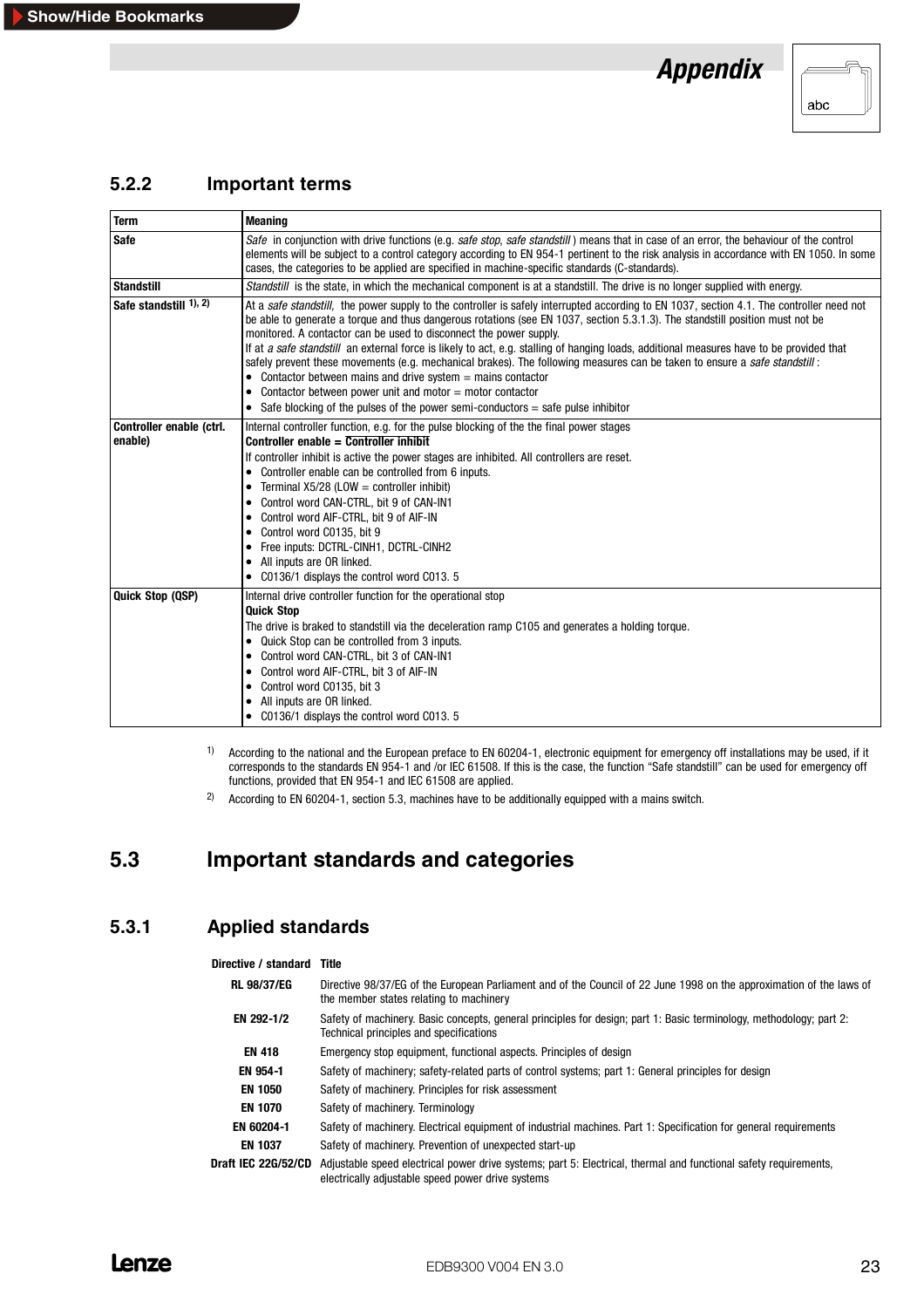#### <span id="page-27-0"></span>**Show/Hide Bookmarks**



*Appendix*

#### **5.3.2 Categories according to EN 60204-1**

## **5.3.2.1 Stop categories (chapter 9.2.2)**

| Stop category | <b>Requirements</b>                                                                                                                                                                                                  | <b>System reaction</b> | Remark                                                                                                                                                                                                                                                                                           |
|---------------|----------------------------------------------------------------------------------------------------------------------------------------------------------------------------------------------------------------------|------------------------|--------------------------------------------------------------------------------------------------------------------------------------------------------------------------------------------------------------------------------------------------------------------------------------------------|
|               | Stopping by immediate disconnection of the<br>power supply for the drive elements of the<br>machine                                                                                                                  | uncontrolled stopping  | Uncontrolled stopping means stopping a machine<br>movement by disconnecting the power supply for the drive<br>elements of the machine, operating all brakes and/or<br>other mechanical stopping devices.                                                                                         |
|               | Stopping, with the power supply for the drive<br>elements of the machine being maintained to<br>come to a standstill.<br>The power supply is only interrupted, when<br>the drive elements have come to a standstill. | controlled stopping    | Controlled stopping means to stop a machine movement,<br>for example, by resetting the electrical command signal to<br>"0" as soon as the stop signal has been recognised by the<br>control. The electrical power supply for the drive elements<br>of the machine is maintained during stopping. |
|               | Stopping, with the power supply for the drive<br>elements for the machine being maintained.                                                                                                                          | controlled stopping    |                                                                                                                                                                                                                                                                                                  |



#### **Tip!**

Depending on the assessment of risks, electromechanical devices or semi-conductors may be used for power disconnection.

**This does not apply to emergencies!**

#### **5.3.2.2 Definitions**

| <b>Term</b>           | <b>Requirements</b>                                                                                                                                                                                                                                                                                                                                                                                                                                                                                                                                                                                                                                                                                                                                                                                                                                                                                                                                                                                                    | <b>According to EN</b><br>60204-1 |
|-----------------------|------------------------------------------------------------------------------------------------------------------------------------------------------------------------------------------------------------------------------------------------------------------------------------------------------------------------------------------------------------------------------------------------------------------------------------------------------------------------------------------------------------------------------------------------------------------------------------------------------------------------------------------------------------------------------------------------------------------------------------------------------------------------------------------------------------------------------------------------------------------------------------------------------------------------------------------------------------------------------------------------------------------------|-----------------------------------|
| <b>Stop</b>           | Stop functions of category 0, 1, 2 always have to be provided according to the risk assessment and the<br>functional requirements of the machine.<br>• Stop functions of category 0, 1 must be operational in all operating modes.<br>A stop of category 0 must have priority.<br>$\bullet$<br>• Stop functions must have priority over assigned start functions.                                                                                                                                                                                                                                                                                                                                                                                                                                                                                                                                                                                                                                                      | <b>Chapter 9.2.5.3</b>            |
| <b>Emergency stop</b> | In addition to the requirements to be met for the function "Stop", the following requirements have to be fulfilled<br>for the function "Emergency stop":<br>"Emergency stop" must be effective as "Stop" of category 0 or category 1. The category for "Emergency"<br>stop" must be determined by means of a risk assessment for the machine.<br>Use only permanently wired, electromechanical equipment for the function "Emergency stop", stop category<br>0. The function must not depend on an electronic logic (hardware or software).<br>For the function "Emergency stop", stop category 1, the following applies to disconnecting power for the<br>$\bullet$<br>drive elements of the machine:<br>- disconnection must be ensured.<br>- disconnection must be made by means of electromechanical equipment.<br>After operation of the actuator for the emergency off unit, the function "Emergency stop" must make sure that<br>the danger is automatically averted or reduced in the best possible way. $1$ ) | Chapter 9.2.5.4.2                 |

1) "in the best possible way" includes: • • Selection of the shortest deceleration rate

• Selection of the right "stop" category according to the risk assessment "automatic" means: if defined accordingly, the emergency off function can be activated when the actuator of the emergency

The emergency off function must be effective after stop category 0 or stop category 1.

off unit is operated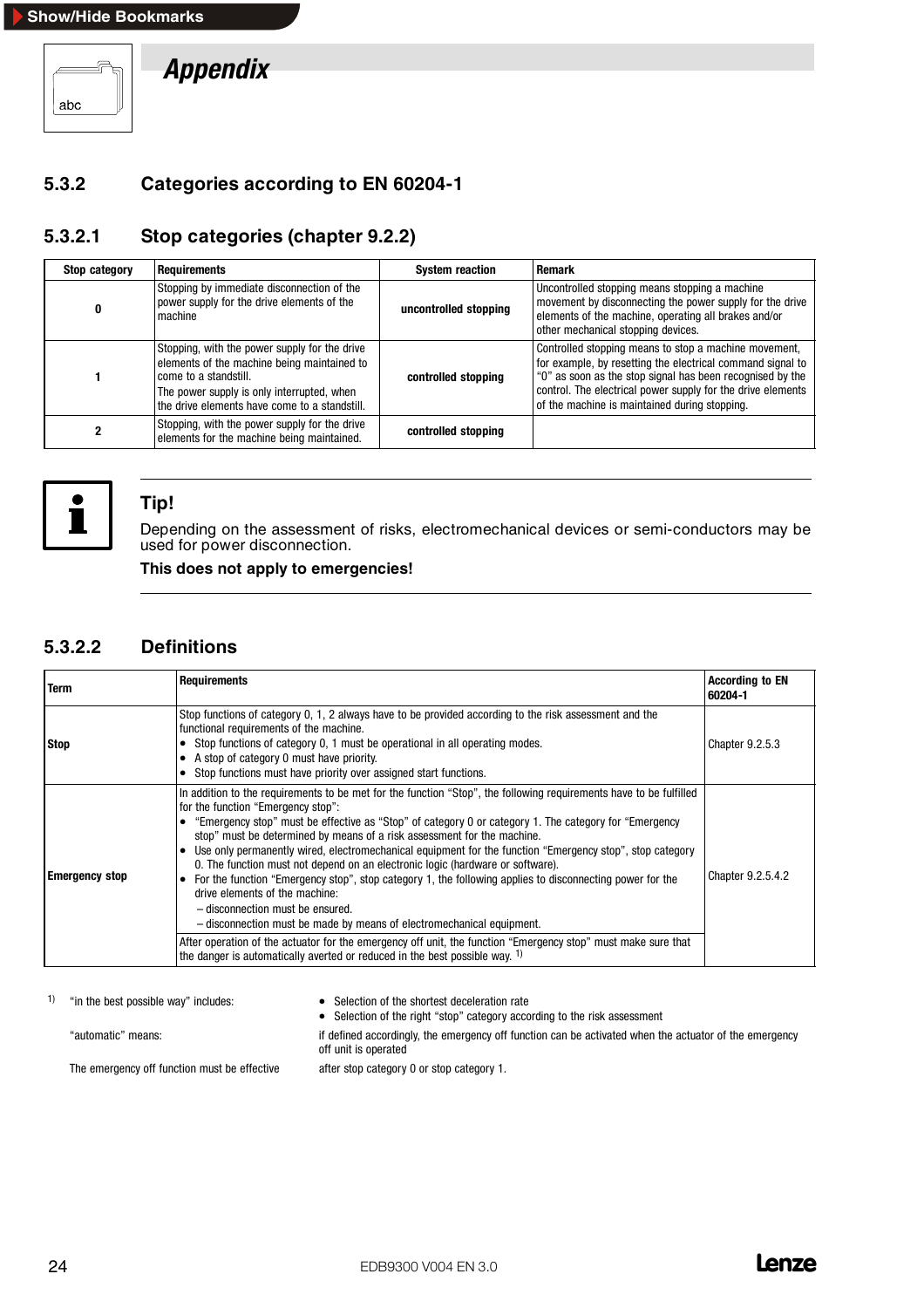

## <span id="page-28-0"></span>**5.3.3 Categories according to EN 954-1**

#### **5.3.3.1 Control categories (paragraph 6 and following)**

If an error occurs, the standard EN 954-1 classifies the performance of the safety-related parts of a control into 5 categories: B, 1, 2, 3, 4. These categories are used as a reference for the selection of the relevant control category:

- The selected category depends on the machine and the extent to which the control units are used for the protective measures.
- The selection of the category for the individual safety-related parts of the control mainly depends on the following factors:
	- the risk reduction reached through the safety function to which this part contributes,
	- the probability that an error occurs in this part,
	- the risk resulting from the occurrence of errors in this part,
	- the possibilities of preventing the occurrence of errors in this part,
	- the technologies used.

#### **5.3.3.2 Notes for selection**



| s                    | Degree of injury                                                                                             |  |
|----------------------|--------------------------------------------------------------------------------------------------------------|--|
| S1<br>S <sub>2</sub> | small injury (usually reversible)<br>serious injury (usually irreversible)                                   |  |
| F                    | Frequency and/or time of the exposure to danger                                                              |  |
| F1<br>F <sub>2</sub> | rarely to frequently and/or short time of exposure<br>frequently to permanently and/or long time of exposure |  |
| P                    | Possibility of avoiding the exposure to danger                                                               |  |
| P <sub>1</sub><br>P2 | possible under certain conditions<br>hardly possible                                                         |  |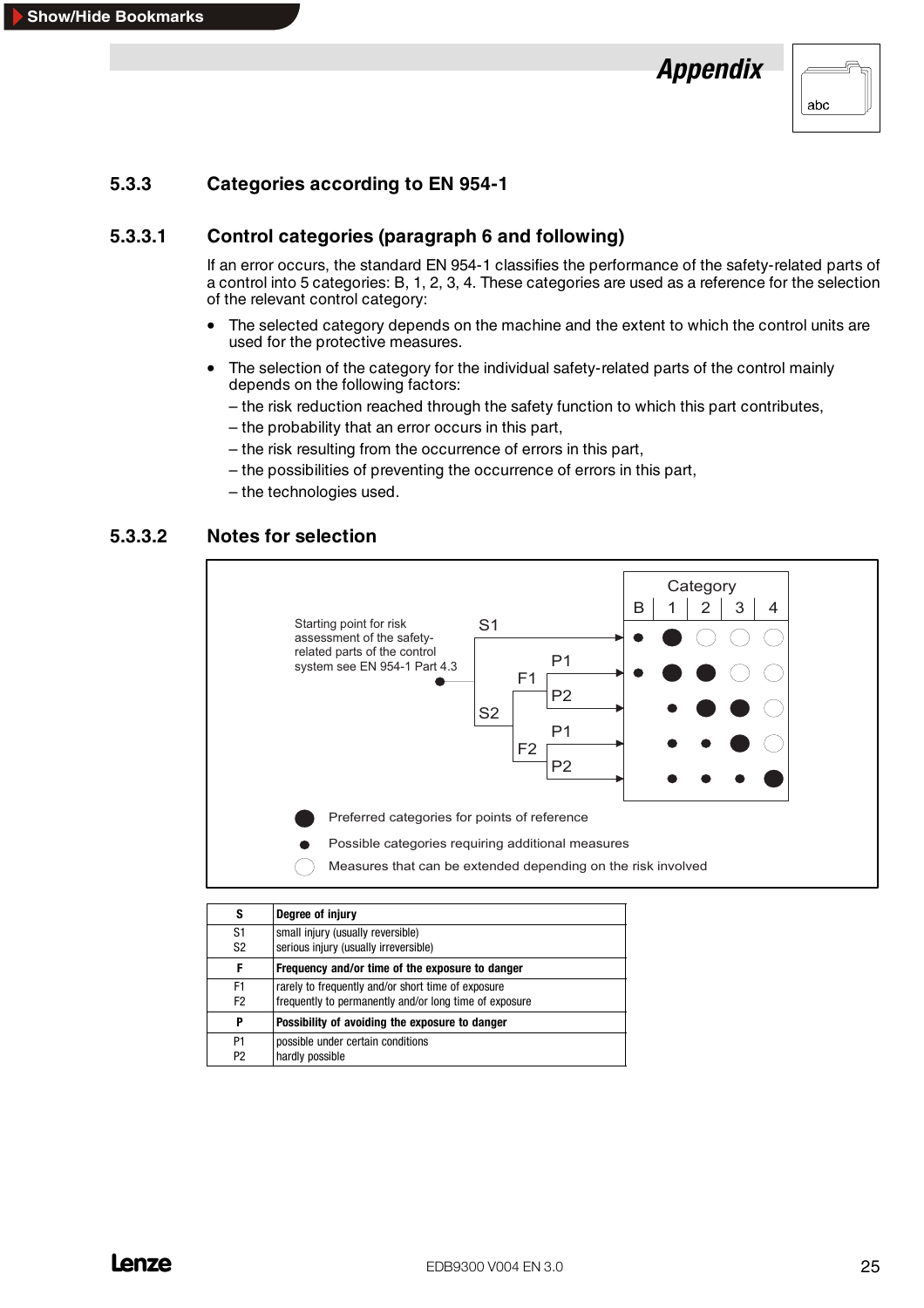<span id="page-29-0"></span>

## **5.3.3.3 Requirements on the control categories**

|                               | Short description of the requirements on the individual categories according to EN 954-1<br>(Full version of the requirements: EN 954-1 paragraph 6)                                                                                                                                                                                                                                                                                                                                           |                                                                                                                                                                                                                              |                                                         |
|-------------------------------|------------------------------------------------------------------------------------------------------------------------------------------------------------------------------------------------------------------------------------------------------------------------------------------------------------------------------------------------------------------------------------------------------------------------------------------------------------------------------------------------|------------------------------------------------------------------------------------------------------------------------------------------------------------------------------------------------------------------------------|---------------------------------------------------------|
| Category $1$ )<br>(EN954-1, ) | <b>Requirements</b>                                                                                                                                                                                                                                                                                                                                                                                                                                                                            | System reaction <sup>2</sup> )                                                                                                                                                                                               | <b>Principles to ensure</b><br>safety                   |
| В<br>(6.2.1)                  | All safety-related parts and components of controls and/or their<br>protective devices must be designed, built, selected, assembled and<br>combined in accordance with the relevant standards to ensure that<br>they can resist to the influences to be expected.                                                                                                                                                                                                                              | The occurrence of an error can lead to the<br>loss of the safety function.                                                                                                                                                   | Mainly characterised by the<br>selection of components. |
| 1.<br>(6.2.2)                 | • The requirements of "B" must be fulfilled.<br>Proven components have to be used.<br>$\bullet$<br>• The official safety regulations have to be observed.                                                                                                                                                                                                                                                                                                                                      | The occurrence of an error can lead to the<br>loss of a safety function, it is, however, less<br>likely that an error will occur than in<br>category B.                                                                      |                                                         |
| $\overline{2}$<br>(6.2.3)     | • The requirements of "B" must be fulfilled.<br>The official safety regulations have to be observed.<br>The safety function must be checked at appropriate intervals by<br>$\bullet$<br>the machine control.                                                                                                                                                                                                                                                                                   | • The occurrence of an error can lead to<br>the loss of the safety function between<br>the test intervals.<br>• The loss of the safety function is<br>recognised by the test function.                                       |                                                         |
| 3<br>(6.2.4)                  | The requirements of "B" must be fulfilled.<br>The official safety regulations have to be observed.<br>Safety-related parts must be designed as follows:<br>$\bullet$<br>$-$ in none of the parts, a single error may lead to the loss of the<br>safety function,<br>- the individual errors are recognised and removed accordingly<br>(not time-critical).                                                                                                                                     | • The safety function is always maintained,<br>if the individual error occurs.<br>• Some, but not all errors are recognised.<br>• The accumulation of unrecognised errors<br>can lead to the loss of the safety<br>function. | Mainly characterised by the<br>structure.               |
| 4<br>(6.2.5)                  | • The requirements of "B" must be fulfilled.<br>The official safety regulations have to be observed.<br>٠<br>The safety-related parts must be designed as follows:<br>٠<br>$-$ in none of the parts, a single error may lead to the loss of the<br>safety function,<br>- the individual errors must be recognised before or during the<br>next application of the safety function. If this is not possible,<br>the accumulation of errors must not lead to the loss of the<br>safety function. | • The safety function is always maintained<br>when errors occur.<br>• Errors are recognised in time to prevent<br>the loss of the safety function.                                                                           |                                                         |

1) The categories have not been defined in the intention to be applied in a specified order or in a hierarchical order with regard to safety requirements.

2) The risk assessment shows, whether the entire or partial loss of the safety function(s) due to errors can be accepted.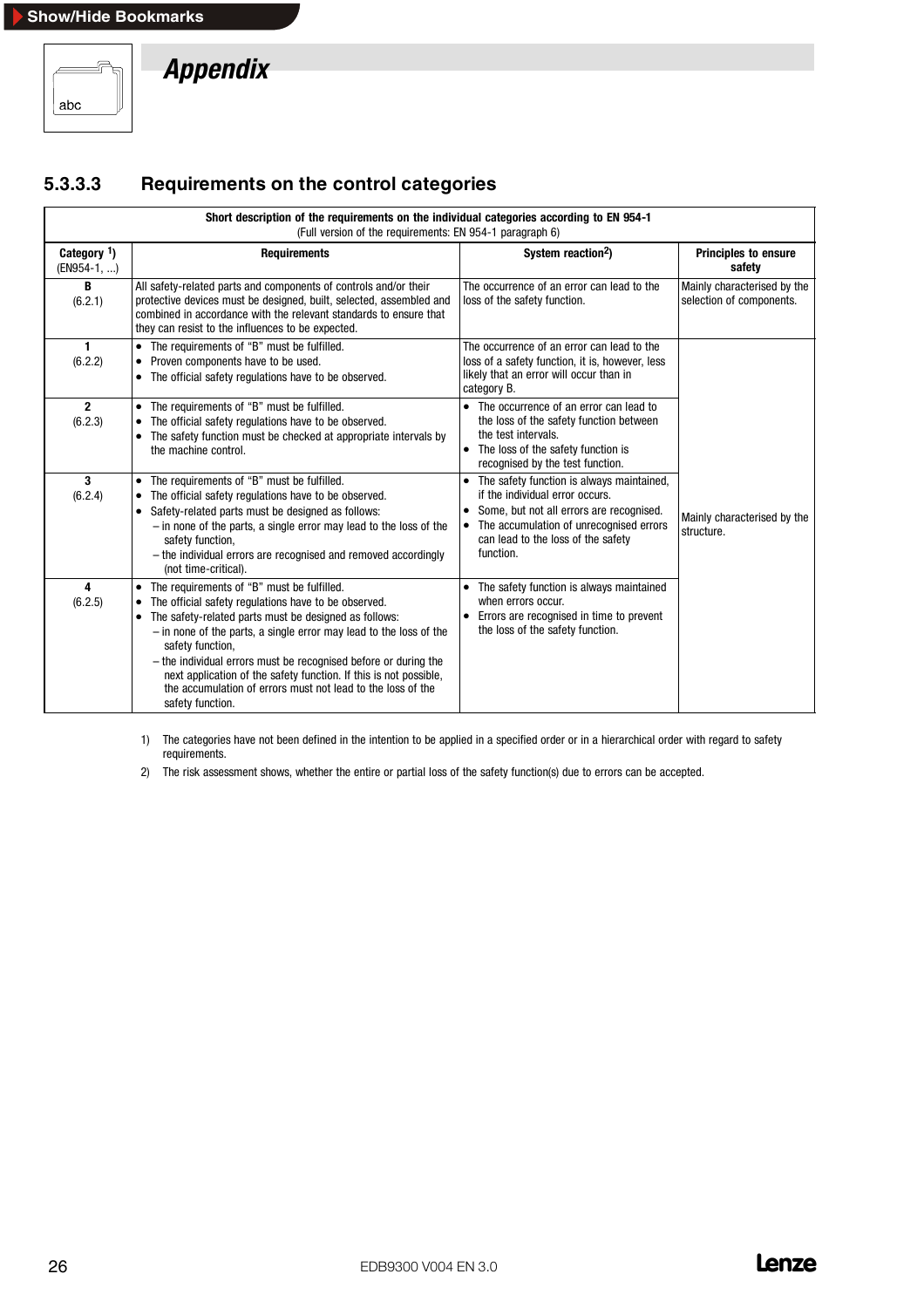| abc |
|-----|

## <span id="page-30-0"></span>**5.4 Certificate of Adequacy issued by the German trade association "Berufsgenossenschaft"**

|                                                                                                                                                                                          |                                          |                                         |                                                                                                        |                       | im BG-PRÜFZERT | Prüf- und Zertifizierungsstelle                                                                                                                                                        |
|------------------------------------------------------------------------------------------------------------------------------------------------------------------------------------------|------------------------------------------|-----------------------------------------|--------------------------------------------------------------------------------------------------------|-----------------------|----------------|----------------------------------------------------------------------------------------------------------------------------------------------------------------------------------------|
|                                                                                                                                                                                          |                                          |                                         |                                                                                                        |                       |                | Hauptverband der gewerblichen<br>Berufsgenossenschaften                                                                                                                                |
|                                                                                                                                                                                          |                                          |                                         | Übereinstimmungsbescheinigung<br>(Aufbewahrung von technischen Unterlagen nach EG-Maschinenrichtlinie) |                       |                | 00007                                                                                                                                                                                  |
|                                                                                                                                                                                          |                                          |                                         |                                                                                                        |                       |                | Bescheinigungs-Nummer                                                                                                                                                                  |
| Name und Anschrift des Lenze GmbH & Co. KG<br>Bescheinigungsinhabers: Hans-Lenze-Str. 1, D-31855 Aerzen<br>(Auftraggeber)                                                                |                                          |                                         |                                                                                                        |                       |                |                                                                                                                                                                                        |
| Name und Anschrift des siehe oben<br>Herstellers:                                                                                                                                        |                                          |                                         |                                                                                                        |                       |                |                                                                                                                                                                                        |
| Zeichen des Auftraggebers:                                                                                                                                                               |                                          | 612.17-EM II koe.-swk.                  | Zeichen der Prüf- und Zertifizierungsstelle:                                                           |                       |                | Ausstellungsdatum:<br>13,06,2000                                                                                                                                                       |
| Produktbezeichnung:                                                                                                                                                                      | - Reihe 9300<br>- Frequenzumrichter 8220 |                                         | Technische Dokumentation "Sicherer Halt" für die Antriebsreglerbaureihen                               |                       |                |                                                                                                                                                                                        |
| Typ:                                                                                                                                                                                     |                                          | Variante V 004 - "Sicherer Halt"        |                                                                                                        |                       |                |                                                                                                                                                                                        |
|                                                                                                                                                                                          |                                          |                                         |                                                                                                        |                       |                |                                                                                                                                                                                        |
| Prüfgrundlage:                                                                                                                                                                           | 11.98                                    |                                         | Allgemeine Gestaltungsleitsätze; Kategorie 3; 03.97                                                    |                       |                | DIN EN 60204-1; "Elektrische Ausrüstung von Maschinen-Teil 1: Allgemeine Anforderungen";<br>DIN EN 954-1; Sicherheit von Maschinen - Sicherheitsbezogene Teile von Steuerungen Teil 1- |
|                                                                                                                                                                                          |                                          | Bemerkungen: Prüfbericht Nr.: 2993-2/00 |                                                                                                        |                       |                | DIN EN 1037; "Sicherheit von Maschinen - Vermeiden von unerwartetem Anlauf"; 04.96                                                                                                     |
| Die eingereichten technischen Unterlagen zu oben aufgeführtem Produkt entsprechen den einschlägigen<br>Vorschriften der Richtlinie 98/37/EG (Maschinen).                                 |                                          |                                         |                                                                                                        |                       |                |                                                                                                                                                                                        |
| Die geprüften Unterlagen werden aufbewahrt bis zum:                                                                                                                                      |                                          |                                         | 30.06.2005                                                                                             |                       |                |                                                                                                                                                                                        |
| und anschließend gemäß Wunsch des Auftraggebers weiter aufbewahrt, zurückgeschickt oder vernichtet.<br>Weitere Bedingungen regelt die Prüf- und Zertifizierungsordnung vom Oktober 1997. |                                          |                                         |                                                                                                        |                       |                |                                                                                                                                                                                        |
|                                                                                                                                                                                          |                                          |                                         |                                                                                                        |                       |                |                                                                                                                                                                                        |
|                                                                                                                                                                                          |                                          |                                         |                                                                                                        |                       |                |                                                                                                                                                                                        |
|                                                                                                                                                                                          |                                          |                                         |                                                                                                        |                       |                |                                                                                                                                                                                        |
|                                                                                                                                                                                          | Predadresse                              |                                         | <b>Hausadmeser</b>                                                                                     | Unterschrift (Körner) |                | Tel: 06131/802-0                                                                                                                                                                       |

The above Certificate of Adequacy was issued by the Technical Committee for Iron and Metal of the German Trade Association "Deutsche Berufgenossenschaft, Fachausschuß für Eisen und Metall" on 13/06/2000 for:

#### **Lenze GmbH & Co KG, Hans-Lenze-Str. 1, D-31855 Aerzen**

It certifies that the technical documentation "Safe standstill" for drive controller series 9300, variant 004 - "Safe standstill" corresponds to the provisions laid down in the directive 98/37/EC(Machinery).

Testing was based on the following standards:

- DIN EN 60204-1; "Electrical equipment of industrial machines, part 1: General requirements", 11.98
- DIN EN 954-1; "Safety of machinery Safety-related parts of control systems, part 1: General principles for design; category 3" 03.97
- DIN EN 1037; "Safety of machinery Prevention of unexpected start-up"; 04.96

Remarks: Test report No.: 2993-2/00 Reference of Test and Certification Body: 612.17-EM II koe.-swk.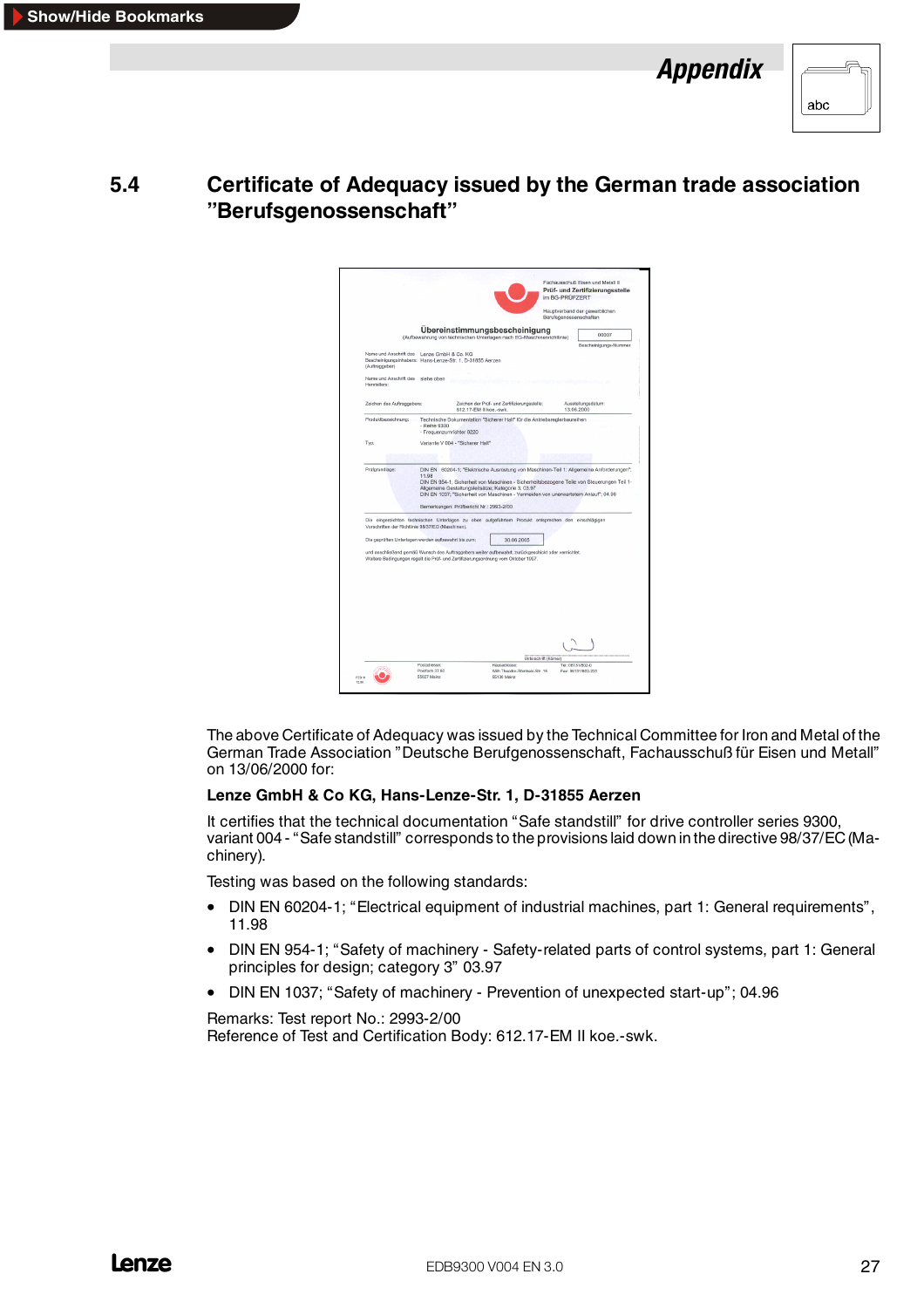<span id="page-31-0"></span>

# **5.5 Table of keywords**

## **C**

Categories according to EN 60204-1, 24 Stop categories, 24 Categories according to EN 954-1, 25 Control categories, 25 Notes for selection, 25 Circuit examples Safe standstill with safety relay, 5 Safe standstill with safety relay and standard PLC control, 8 Safe standstill with safety relevant PLC control, 12 Circuit with safety relay Function "Emergency off", 7 Function "Safe standstill", Circuit with safety relay, 7 Circuit with safety relay and standard PLC Description, 9 Function "Emergency off", 11 Function "Safe standstill", Circuit with safety relay and standard PLC, 11 Circuit with safety-oriented PLC control Description, 12 Function "Emergency off", 14 Function "Safe standstill", Circuit with safety-oriented PLC control, 14 Commissioning, 15 Conditions, 15 Electrical requirements, 15 Necessary changes of the default setting, 15 Operating test, 16 Conditions, 15 Control categories, 25 Category 1, 26 Category 2, 26 Category 3, 26 Category 4, 26 Category B, 26 Notes for selection, 25

## **D**

Declaration, 19 Directives, 23

## **E**

Electrical equipment, Used, 22

Requirements according to EN 954-1, 26

Electrical requirements, Commissioning, 15

## **F**

Flow charts, Motor on, motor off, 17

Function "Emergency off" Circuit with safety relay, 7 Circuit with safety relay and standard PLC, 11 Circuit with safety-oriented PLC control, 14

Function "Safe standstill", 1, 3 Safety information, Installation/commissioning, 3

# **G**

Glossary, 22 Electrical equipment used, 22 Terms, 23

## **I**

Installation, 5 Wiring examples for Safe standstill With safety relay, 5 With safety relay and standard PLC control, 8 With safety relevant PLC, 12

## **N**

Necessary changes of the default setting, Commissioning, 15

## **O**

Operating test, 16

## **P**

PLC program, 17 Declaration, 19 Flow charts, 17 Safe standstill with standard PLC control, 18 Timers, 22

## **R**

Residual hazards, 3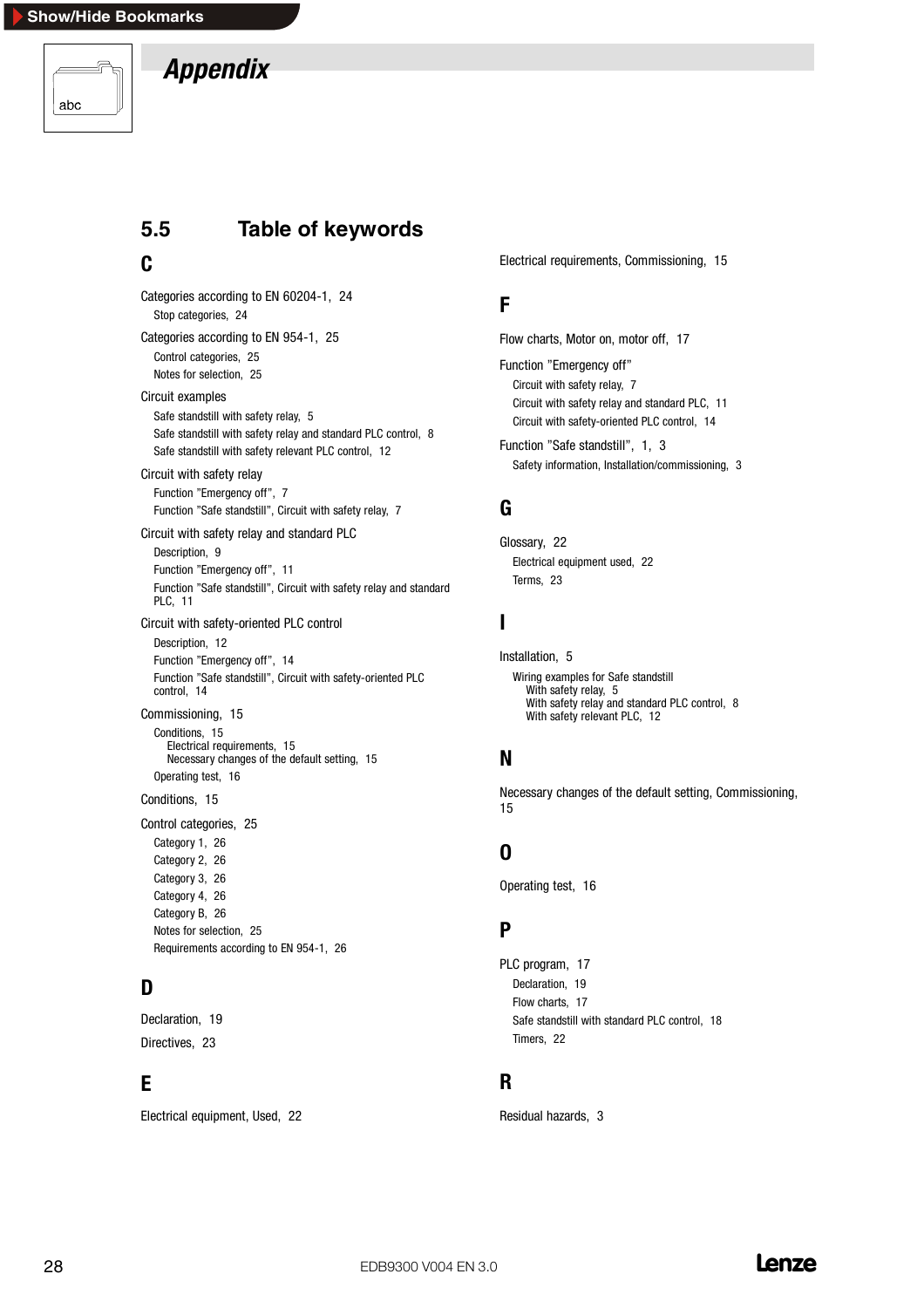

## **S**

Safe standstill with safety relay Description, 5 Time characteristic, 6 Time setting, 6 Safe standstill with safety relay and standard PLC control Time characteristic, 10 Time setting, 10 Safe standstill with safety relevant PLC control Time characteristic, 13 Time setting, 13 Safe standstill with standard PLC control Declaration, 19 PLC program, 18 Timers, 22 Safety information Additional, 3 For function "Safe standstill", 3 Residual hazards, 3 Safety relay Circuit with, 5 Plug X11, 4 Terminal assignment, 4 Wiring, 4 Technical data, 4 Safety relay and standard PLC control, Circuit with, 8 Safety relevant PLC, Circuit with, 12 Standards, 23 Standards and categories, 23

#### Stop

Controlled, 24 Uncontrolled, 24 Stop categories, 24 Category 0, 24 Category 1, 24 Category 2, 24 Controlled stopping, 24 Definitions, 24 Emergency stop, 24 Stop, 24 Uncontrolled stopping, 24

## **T**

Technical data, 4 Terms Controller enable, 23 Controller inhibit, 23 Important, 23 Quick Stop, 23 Safe, 23 Safe standstill, 23 Standstill, 23 Time characteristic Safe standstill with safety relay, 6 Safe standstill with safety relay and standard PLC control, 10 Safe standstill with safety relevant PLC control, 13 Time setting Safe standstill with safety relay, 6 Safe standstill with safety relay and standard PLC control, 10 Safe standstill with safety relevant PLC control, 13